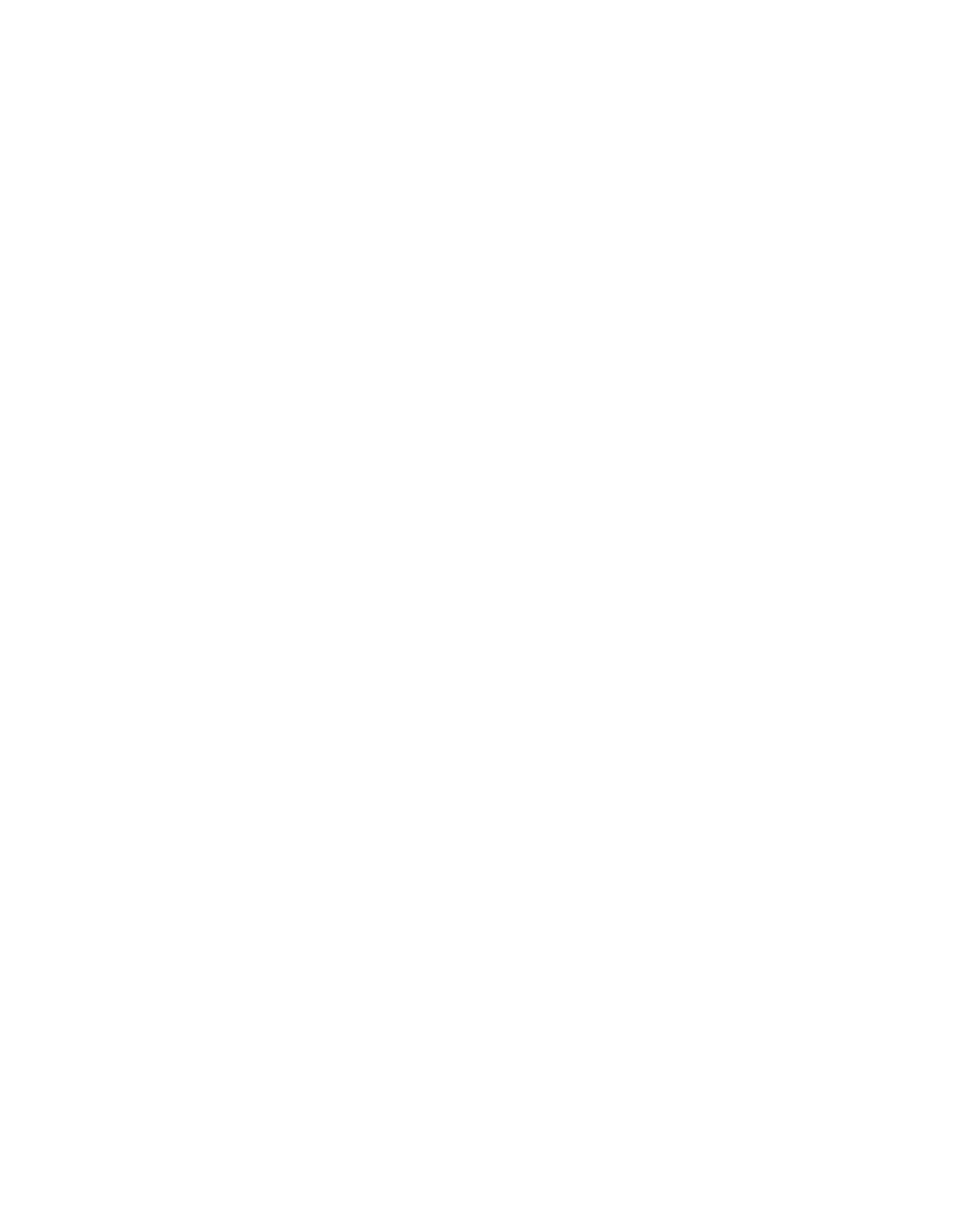## **CC5000-10 CUSTOMER CONCIERGE PRODUCT REFERENCE GUIDE**

MN-002970-01

Revision A

May 2017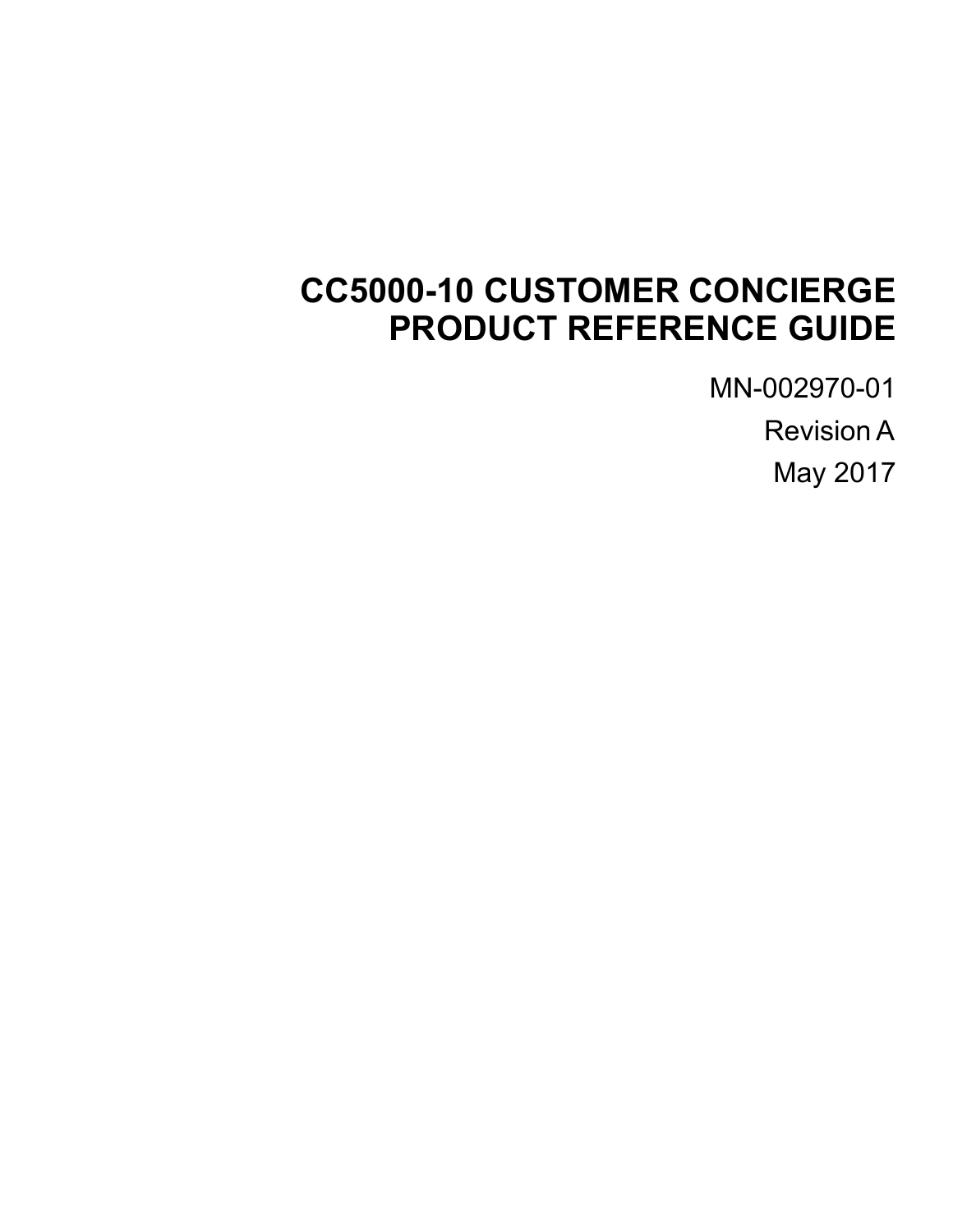No part of this publication may be reproduced or used in any form, or by any electrical or mechanical means, without permission in writing from Zebra. This includes electronic or mechanical means, such as photocopying, recording, or information storage and retrieval systems. The material in this manual is subject to change without notice.

The software is provided strictly on an "as is" basis. All software, including firmware, furnished to the user is on a licensed basis. Zebra grants to the user a non-transferable and non-exclusive license to use each software or firmware program delivered hereunder (licensed program). Except as noted below, such license may not be assigned, sublicensed, or otherwise transferred by the user without prior written consent of Zebra. No right to copy a licensed program in whole or in part is granted, except as permitted under copyright law. The user shall not modify, merge, or incorporate any form or portion of a licensed program with other program material, create a derivative work from a licensed program, or use a licensed program in a network without written permission from Zebra. The user agrees to maintain Zebra's copyright notice on the licensed programs delivered hereunder, and to include the same on any authorized copies it makes, in whole or in part. The user agrees not to decompile, disassemble, decode, or reverse engineer any licensed program delivered to the user or any portion thereof.

Zebra reserves the right to make changes to any software or product to improve reliability, function, or design. Zebra does not assume any product liability arising out of, or in connection with, the application or use of any product, circuit, or application described herein.

No license is granted, either expressly or by implication, estoppel, or otherwise under any Zebra Technologies Corporation, intellectual property rights. An implied license only exists for equipment, circuits, and subsystems contained in Zebra products.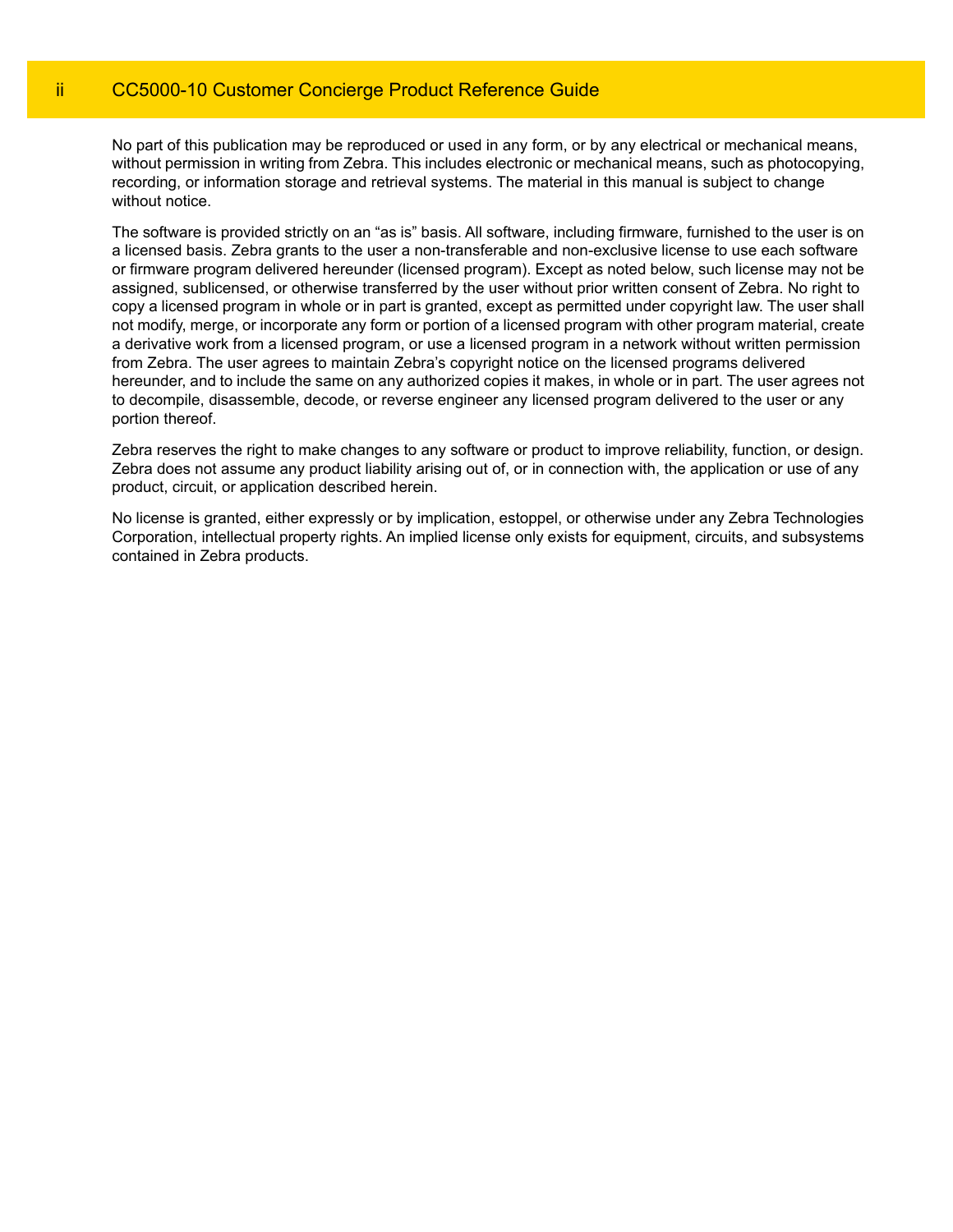## <span id="page-4-0"></span>**Revision History**

Changes to the original guide are listed below:

| <b>Change</b> | <b>Date</b> | <b>Description</b> |
|---------------|-------------|--------------------|
| - U .         | 05/2017     | Initial release.   |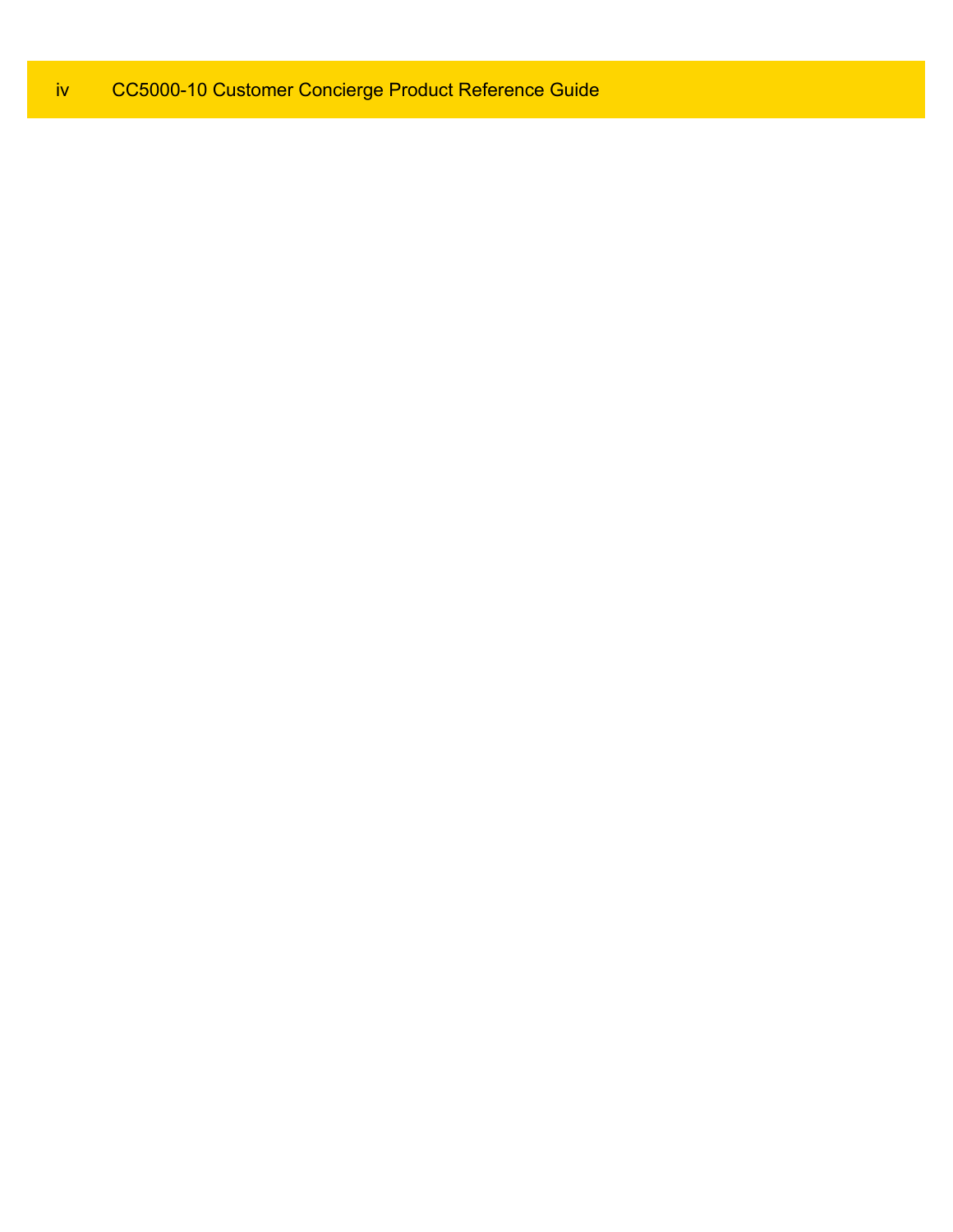# **TABLE OF CONTENTS**

| $\overline{\phantom{a}}$<br>RAVIS |
|-----------------------------------|
|-----------------------------------|

#### **About This Guide**

#### **Chapter 1: Getting Started**

#### **Chapter 2: Installation**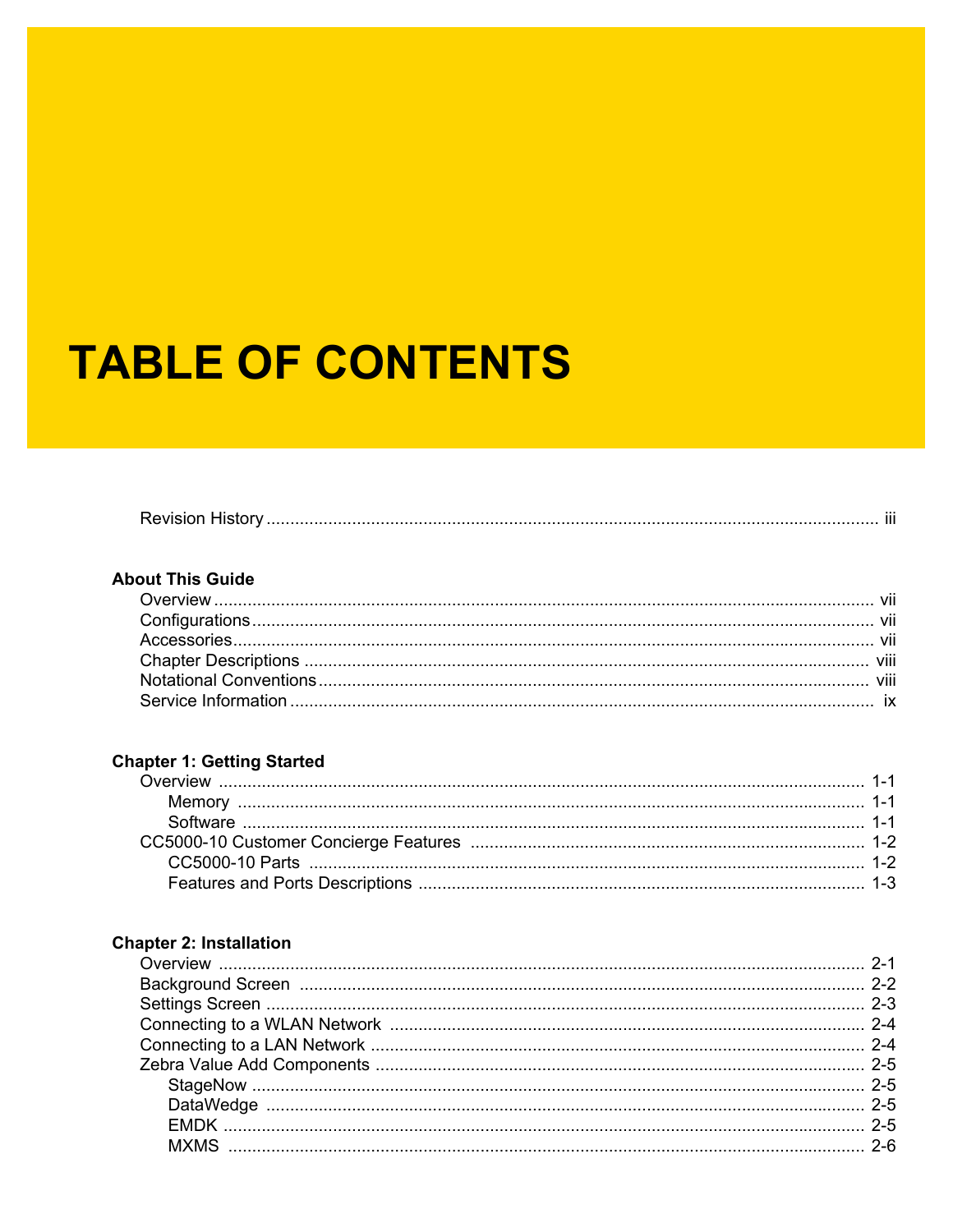| <b>Enterprise Keyboard</b> |  |  |
|----------------------------|--|--|

#### **Appendix A: Standard Default Parameters**

| Overview |  |
|----------|--|
|          |  |
|          |  |

#### Index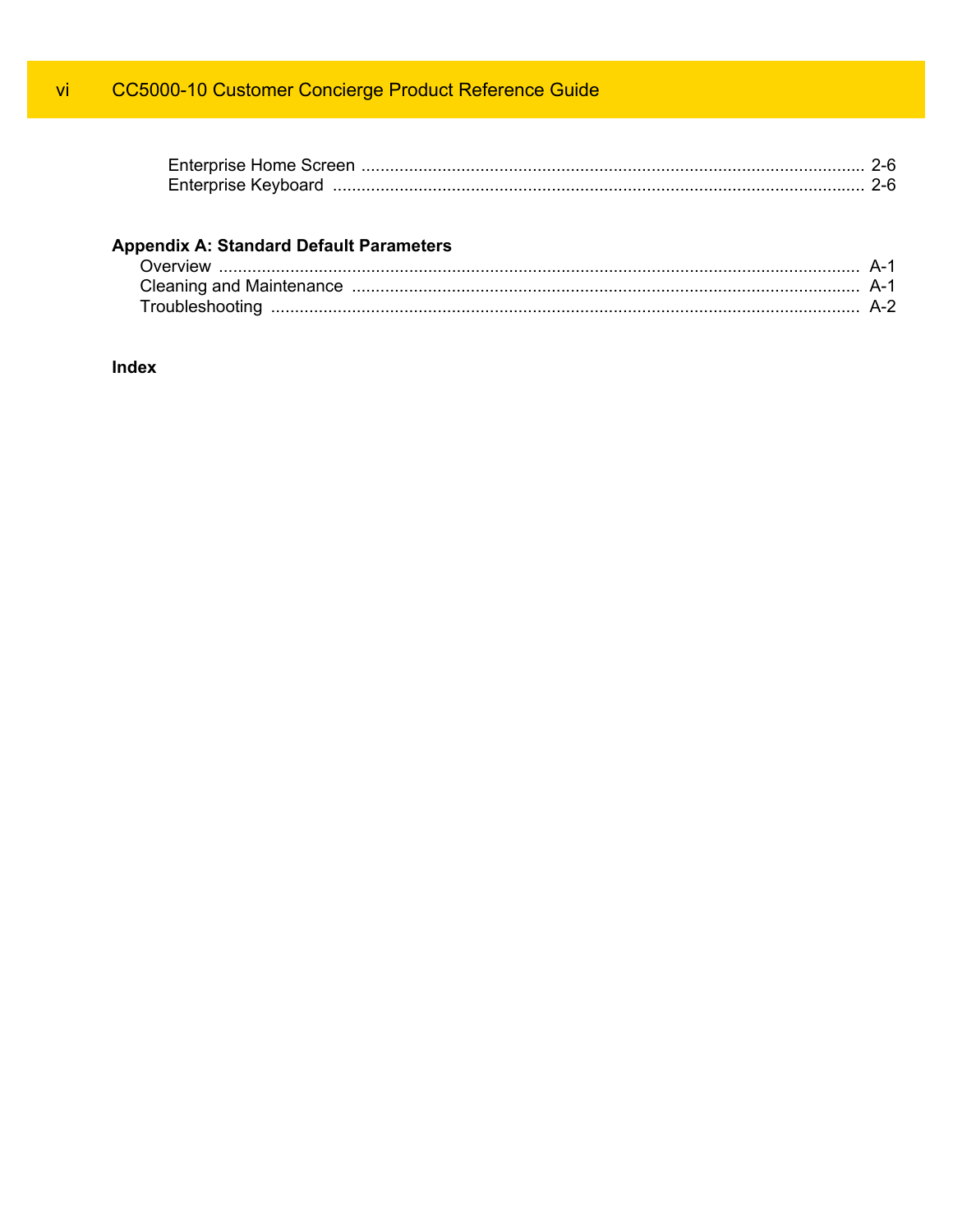# <span id="page-8-0"></span>**ABOUT THIS GUIDE**

#### <span id="page-8-1"></span>**[Overview](#page-8-1)**

This guide provides information about the CC5000-10 Customer Concierge product which allow users to create an electronic customer concierge capable of catering to customers' self-service needs.

## <span id="page-8-2"></span>**Configurations**

The CC5000-10 has two memory configurations available: 1 GB RAM / 16 GB internal storage, and 1 GB RAM / 64 GB internal storage.

#### <span id="page-8-3"></span>**Accessories**

A country specific AC line cord is required to power the CC5000-10; power brick PWR-BGA12V50W0WW and DC cable CBL-DC-388A1-01; mounting kit (KT-152096-02).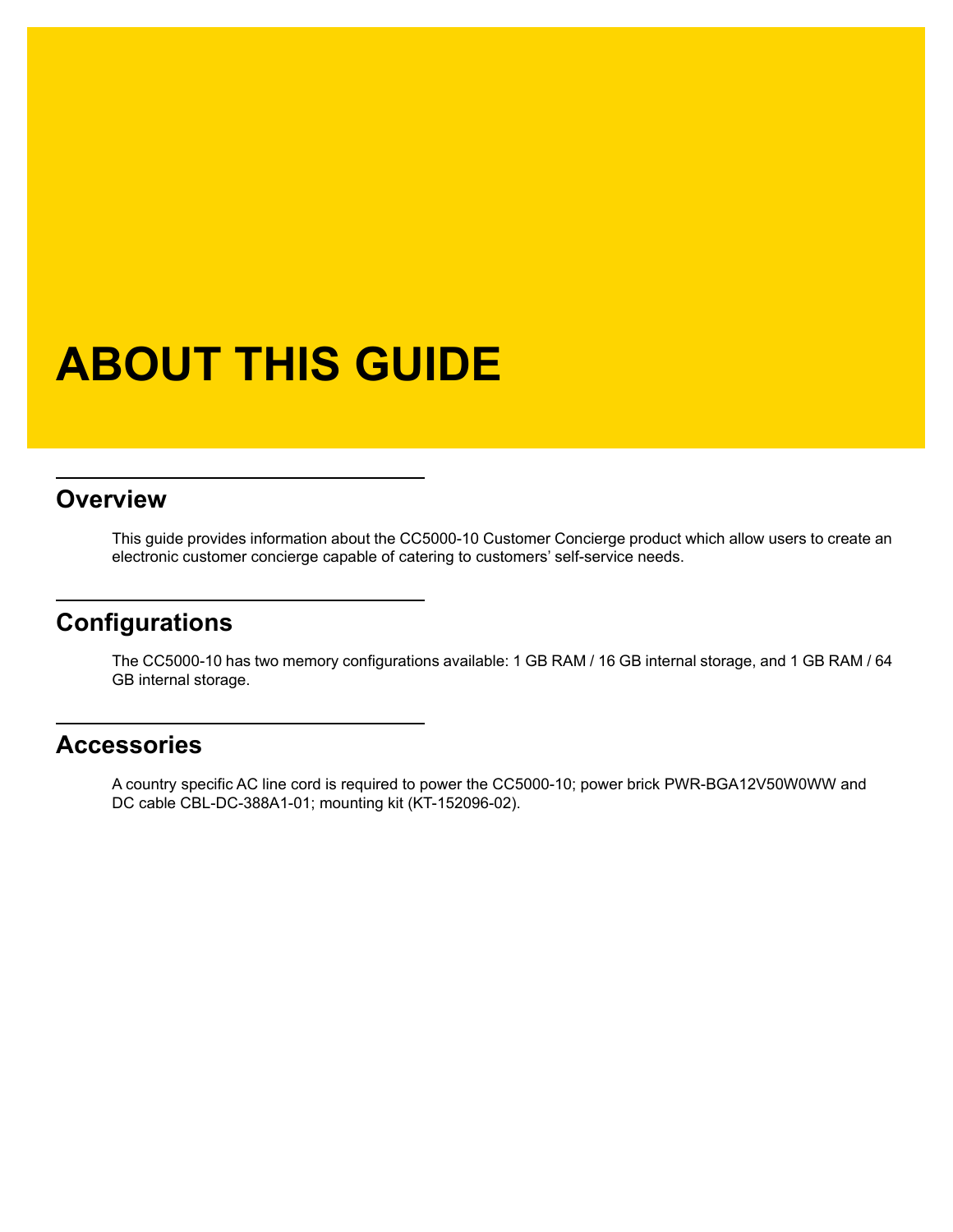### <span id="page-9-0"></span>**Chapter Descriptions**

Topics covered in this guide are as follows:

- **•** *[Chapter 1, Getting Started](#page-12-4)* provides an overview of the Concierge device, features, and ports descriptions.
- **•** *[Chapter 2, Installation](#page-16-2)* describes how to connect the CC5000-10 to a WLAN and LAN network, access Settings, and provides information on Zebra value add components.
- <span id="page-9-4"></span>**•** *[Appendix A, Standard Default Parameters](#page-22-3)* provides maintenance, and troubleshooting information related to the CC5000-10.

### <span id="page-9-1"></span>**Notational Conventions**

The following conventions are used in this document:

- **•** The CC5000-10 is also referred to as Concierge.
- <span id="page-9-6"></span><span id="page-9-5"></span>**•** Courier New font is used for code segments.
- **•** *Italics* are used to highlight:
	- **•** Chapters and sections in this and related documents
	- **•** Dialog box, window and screen names
	- **•** Drop-down list and list box names
	- **•** Screen field names
	- **•** Check box and radio button names
	- **•** File names
	- **•** Directory names.
- <span id="page-9-2"></span>**• Bold** text is used to highlight:
	- **•** Parameter and option names
	- **•** Icons on a screen
	- **•** Key names on a keypad
	- **•** Button names on a screen.
- <span id="page-9-3"></span>**•** bullets (•) indicate:
	- **•** Action items
	- **•** Lists of alternatives
	- **•** Lists of required steps that are not necessarily sequential
- **•** Sequential lists (e.g., those that describe step-by-step procedures) appear as numbered lists.
- **•** Notes, caution and warning statements appear as follows:



*NOTE* This symbol indicates something of special interest or importance to the reader. Failure to read the note does not result in physical harm to the reader, equipment or data.



*CAUTION* This symbol indicates that if this information is ignored, the possibility of data or material damage may occur.



*WARNING!* **This symbol indicates that if this information is ignored the possibility that serious personal injury may occur.**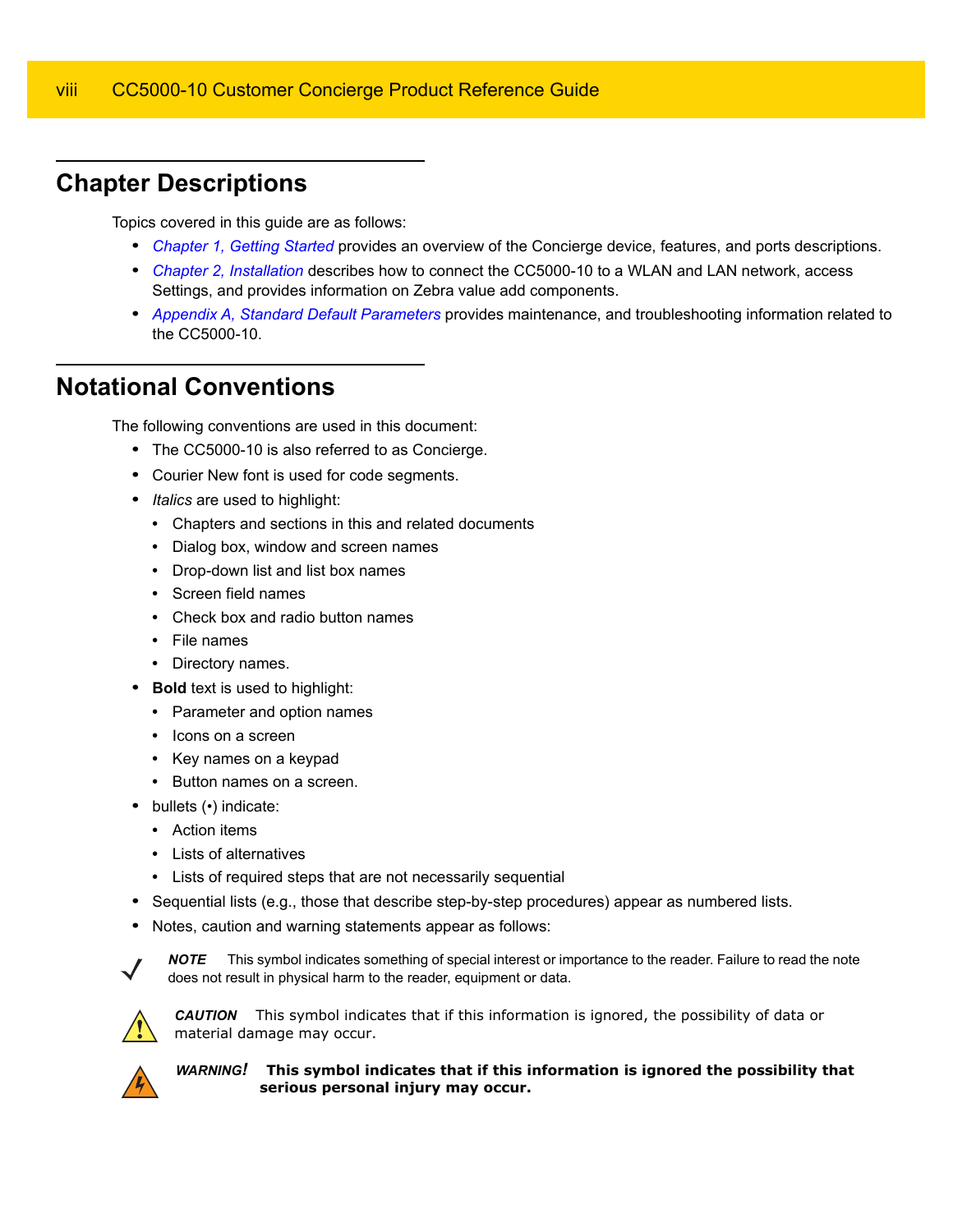### <span id="page-10-0"></span>**Service Information**

<span id="page-10-1"></span>If you have a problem with your equipment, contact Zebra Technologies support for your region. Contact information is available at: http://www.zebra.com/support.

When contacting Zebra Technologies support, please have the following information available:

- **•** Serial number of the unit
- **•** Model number or product name
- **•** Software type and version number

Zebra responds to calls by e-mail, telephone or fax within the time limits set forth in service agreements.

If your problem cannot be solved by Zebra Technologies support, you may need to return your equipment for servicing and will be given specific directions. Zebra is not responsible for any damages incurred during shipment if the approved shipping container is not used. Shipping the units improperly can possibly void the warranty.

If you purchased your business product from a Zebra business partner, please contact that business partner for support.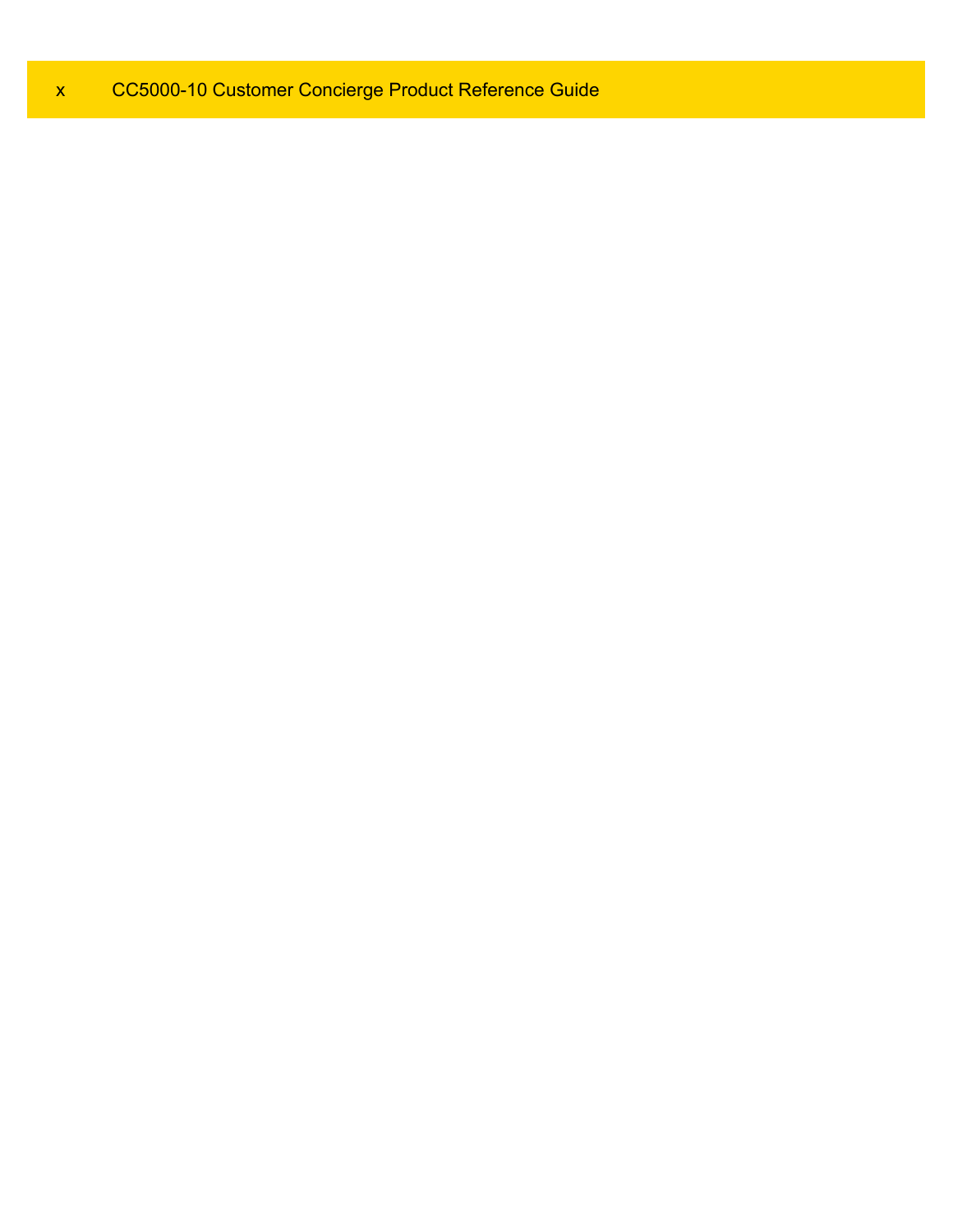# <span id="page-12-4"></span><span id="page-12-0"></span>**CHAPTER 1 GETTING STARTED**

#### <span id="page-12-1"></span>**Overview**

Concierge is an end-to-end customer application platform built to enable the development of applications that connect a customer to a retailer's digital services. Supported by all the power of the world's largest mobile platform, Android, a Concierge application provides the same intuitive user interface that consumers require.

The CC5000-10 kiosk includes a rich interactive platform that can be configured to allow end user customers to look up information, make purchases, receive special offers, and instantly connect to support, via voice or video, for customer service.



<span id="page-12-7"></span>*NOTE* The screen shots shown in this section are samples, and your *Home* screen and other icons may vary depending on the applications enabled by your system administrator.

#### <span id="page-12-2"></span>**Memory**

<span id="page-12-6"></span><span id="page-12-5"></span>The CC5000-10 standard system configurations include 1 GB RAM / 16 GB internal storage, and 1 GB RAM / 64 GB internal storage for storing system firmware, user applications, and data.

#### <span id="page-12-3"></span>**Software**

Standard supported operating system, and development tools allow for easy application development for the 5.1.1 Lollipop OS based CC5000-10.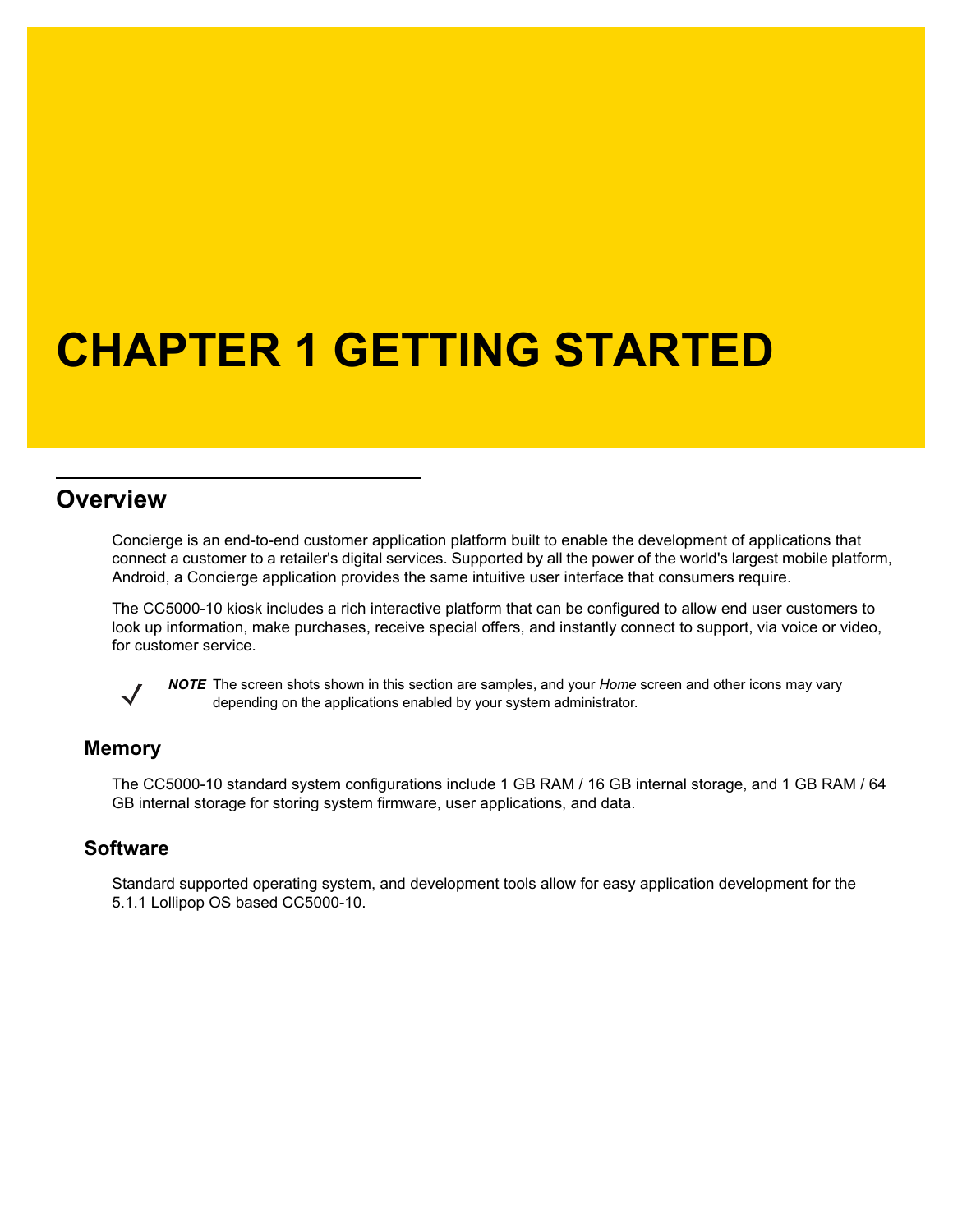## <span id="page-13-0"></span>**CC5000-10 Customer Concierge Features**

*NOTE* Illustrations of the CC5000-10 device are examples only. Actual device may differ from those pictured.

#### <span id="page-13-1"></span>**CC5000-10 Parts**



**Figure 1-1** *Front View*

<span id="page-13-2"></span>

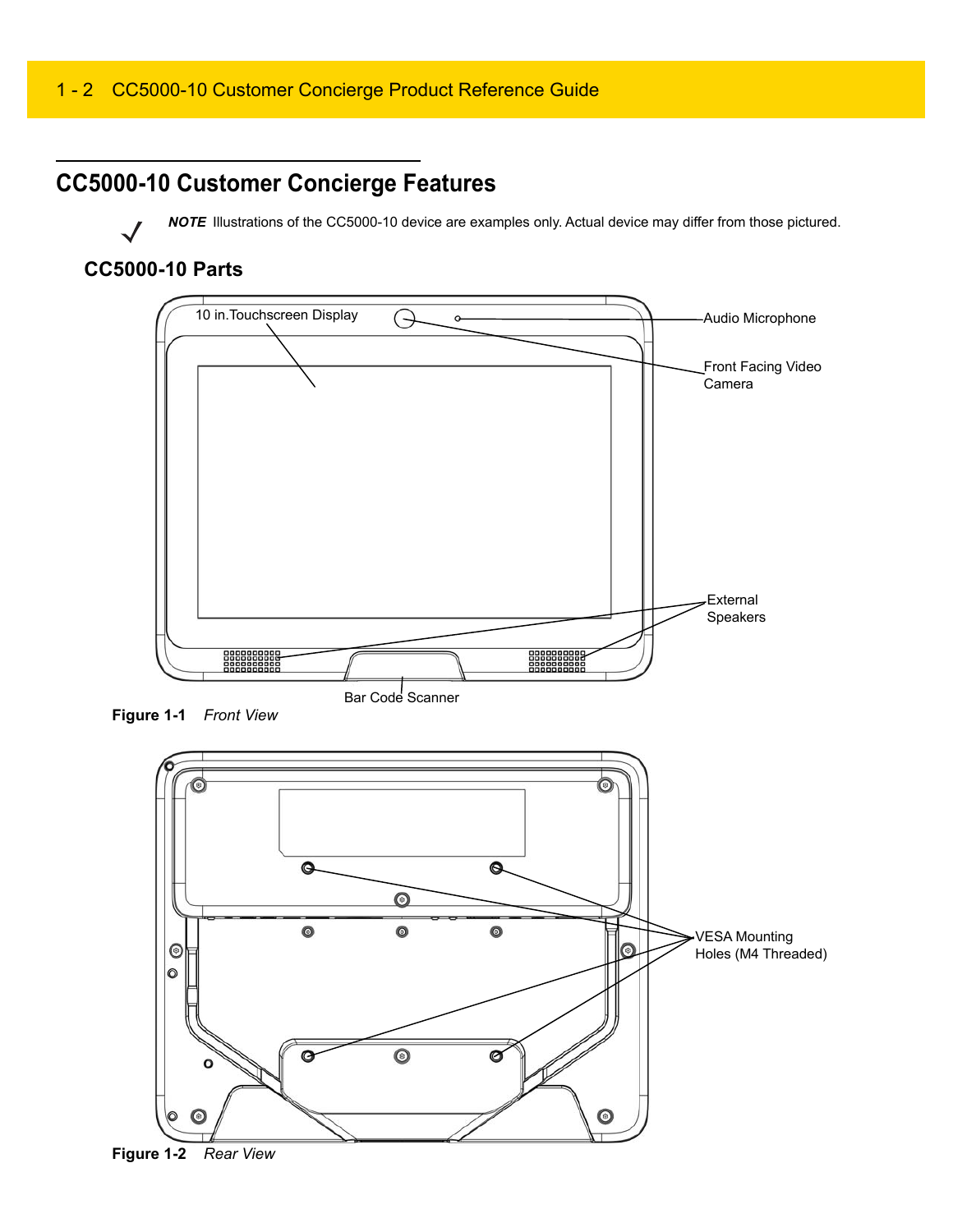

#### <span id="page-14-0"></span>**Features and Ports Descriptions**

#### **Table 1-1** *CC5000-10 Features*

<span id="page-14-8"></span><span id="page-14-7"></span><span id="page-14-6"></span><span id="page-14-5"></span><span id="page-14-4"></span><span id="page-14-3"></span><span id="page-14-2"></span><span id="page-14-1"></span>

| <b>Feature</b>             | <b>Description</b>                                                                                                |
|----------------------------|-------------------------------------------------------------------------------------------------------------------|
| <b>Activity LED</b>        | Displays the system status. This LED is not visible to the end user and is used for<br>diagnostic modes.          |
|                            | • Slow Blinking = Fastboot mode                                                                                   |
|                            | Fast Blinking = Recovery mode, or device booting up.                                                              |
| <b>Audio Microphones</b>   | One audio in, and one audio out microphone on the back of the unit for voice based use<br>cases.                  |
| Bar Code Scanner<br>Window | The CC5000-10 bar code imager decodes 1D bar codes, and 2D symbologies when<br>presented to the scanner window.   |
| <b>Buttons</b>             | Button 1: Not user programmable.<br>٠                                                                             |
|                            | Button 2: Not user programmable.                                                                                  |
| <b>Ethernet Port</b>       | The CC5000-10 supports PoE (802.3at)                                                                              |
| <b>External Ports</b>      | The CC5000-10 external ports (HUB) on the back of the device are accessible by<br>removing the back access panel. |
|                            | Three USB Ports.                                                                                                  |
|                            | Micro USB 2.0 host/client port (USB On-The-Go [OTG]) located on the back<br>of the device.                        |
|                            | • Two USB 2.0 host ports for peripheral connections.                                                              |
|                            | Micro HDMI: Default output for video.<br>٠                                                                        |
|                            | SD Card: Supports SD cards up to 256 GB.<br>$\bullet$                                                             |
|                            | Audio In: External 3.5 mm port for external microphone.<br>$\bullet$                                              |
|                            | • Audio Out: External 3.5 mm port for stereo analog audio out.                                                    |
| Speakers                   | The CC5000-10 includes integrated speakers that can be used for multi-media<br>applications.                      |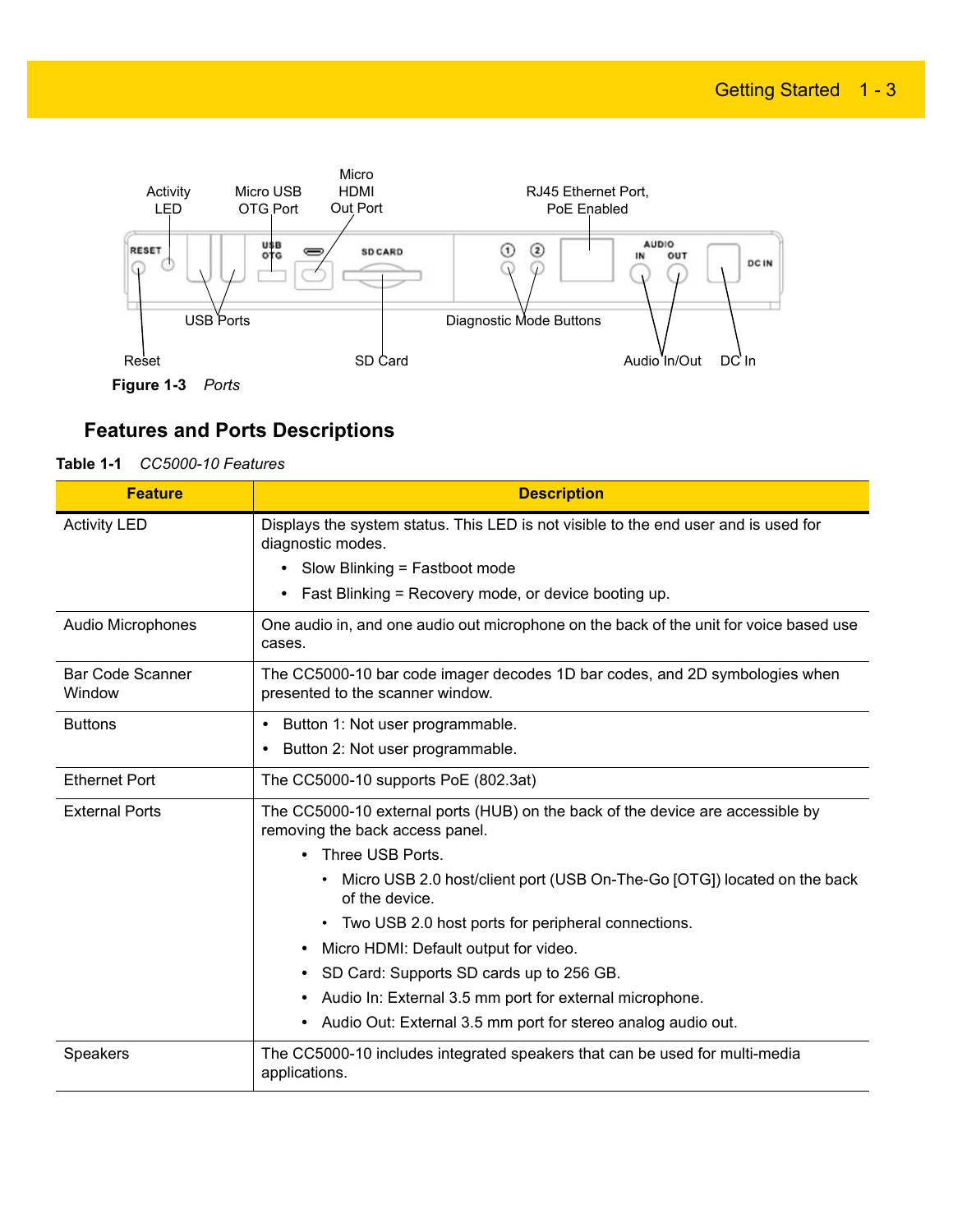<span id="page-15-2"></span><span id="page-15-1"></span><span id="page-15-0"></span>

| <b>Feature</b>                              | <b>Description</b>                                                                                                                                                                                                                 |
|---------------------------------------------|------------------------------------------------------------------------------------------------------------------------------------------------------------------------------------------------------------------------------------|
| <b>Touch Screen Display</b>                 | The touch screen provides capabilities familiar to tablet users, and designed to provide<br>the best user experience. It supports features such as pinch and zoom, vertical and<br>horizontal scrolling, swipe gestures, etc.      |
|                                             | The CC5000-10 touchscreen display is shipped with a standard factory configuration for<br>volume, brightness, contrast, inputs, etc.                                                                                               |
| <b>VESA Mounting Holes</b><br>(M4 Threaded) | The CC5000-10 can be mounted on a pole, shelf, or wall using a commercially available<br>bracket, or stand that conforms to the 100mm X 100mm VESA Flat Panel Monitor<br>Physical Mounting Interface (FPMPMI™) mounting standards. |
|                                             | Refer to the Concierge CC5000-10 Set Up and Installation Guide (p/n MN-02973-xx) for<br>instructions on mounting the CC5000-10 at www.zebra.com/support.                                                                           |
| Video Camera                                | The CC5000-10 includes an 8 Megapixel camera capable of 1080p high definition<br>video. The video camera can be used for real time video collaboration, and other video<br>use cases.                                              |

**Table 1-1** *CC5000-10 Features (Continued)*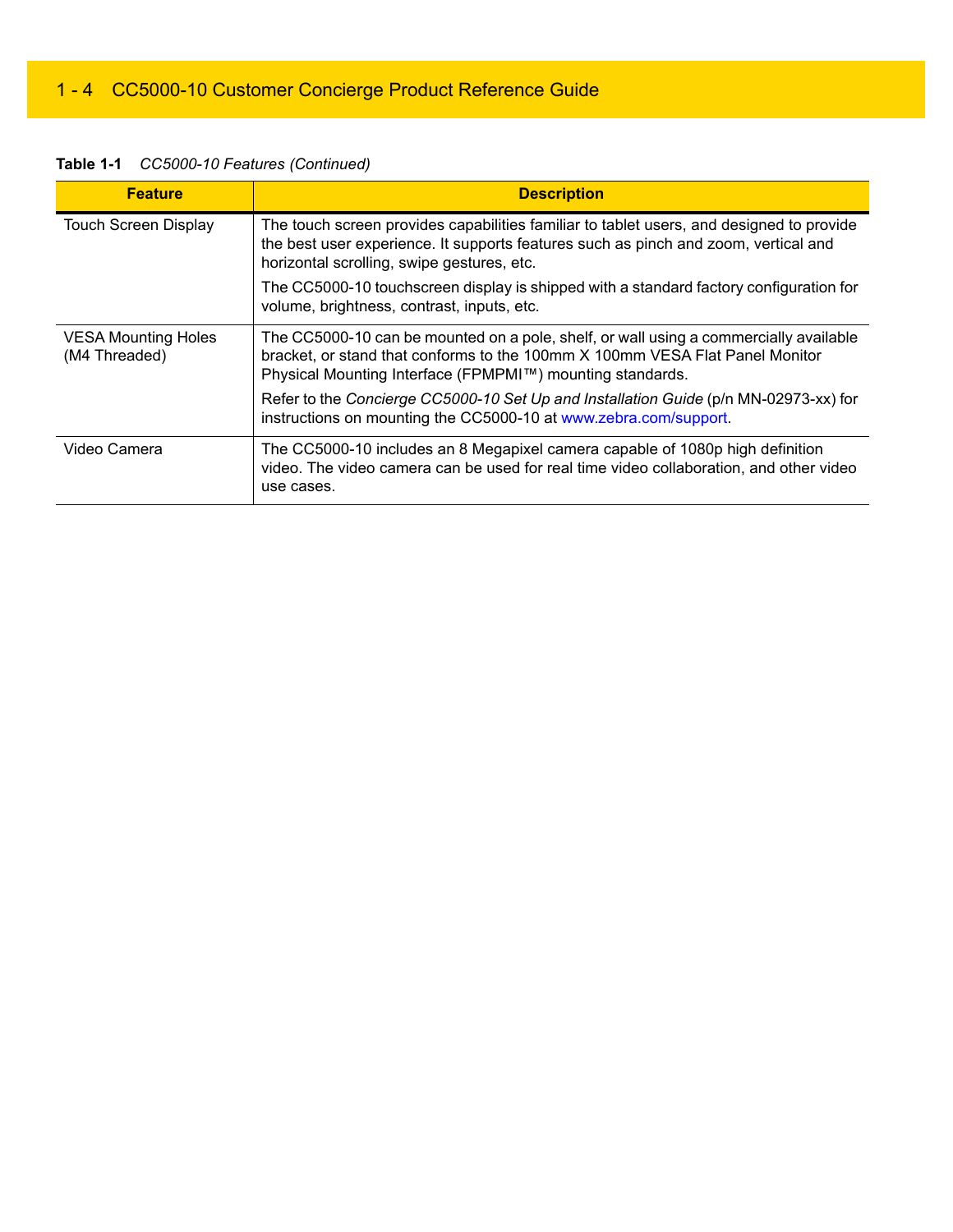# <span id="page-16-2"></span><span id="page-16-0"></span>**CHAPTER 2 INSTALLATION**

#### <span id="page-16-1"></span>**Overview**

This chapter includes information about how to connect the CC5000-10 to a WLAN and LAN network, access Settings, and provides information on Zebra value add components.

Refer to the *Concierge CC5000-10 Set Up and Installation Guide* (MN-02973-xx) for instructions on mounting the CC5000-10 at <www.zebra.com/support.>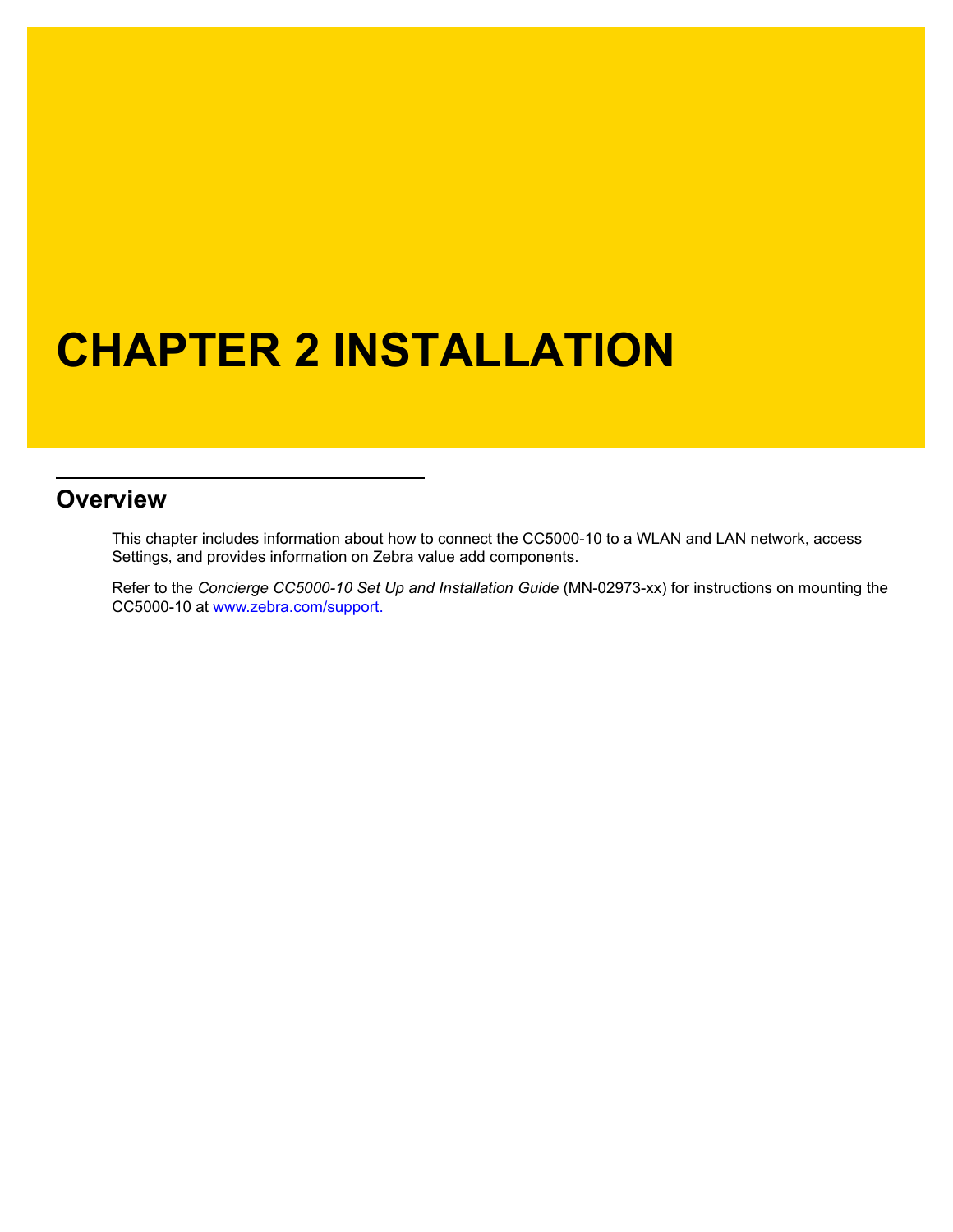## <span id="page-17-0"></span>**Background Screen**

*NOTE* By default, the CC5000-10 ships without customer facing applications. On power up, a blank screen with the standard control buttons and **Apps** drawer icon displays.

Any Android application that is built as a **Home** or **Launcher** application can be set as the **Home** screen on the CC5000-10. The most commonly used Zebra app for this purpose is the **Enterprise Home Screen** which allows for user and admin rights. For more information, refer to the *[Enterprise Home Screen on](#page-21-1)  [page 2-6](#page-21-1)***.**

The **Background** screen displays when the CC5000-10 turns on. The CC5000-10 units ship without customer facing applications. On power up, a blank screen with the navigation bar displays.

<span id="page-17-1"></span>

**Figure 2-1** *Background Screen*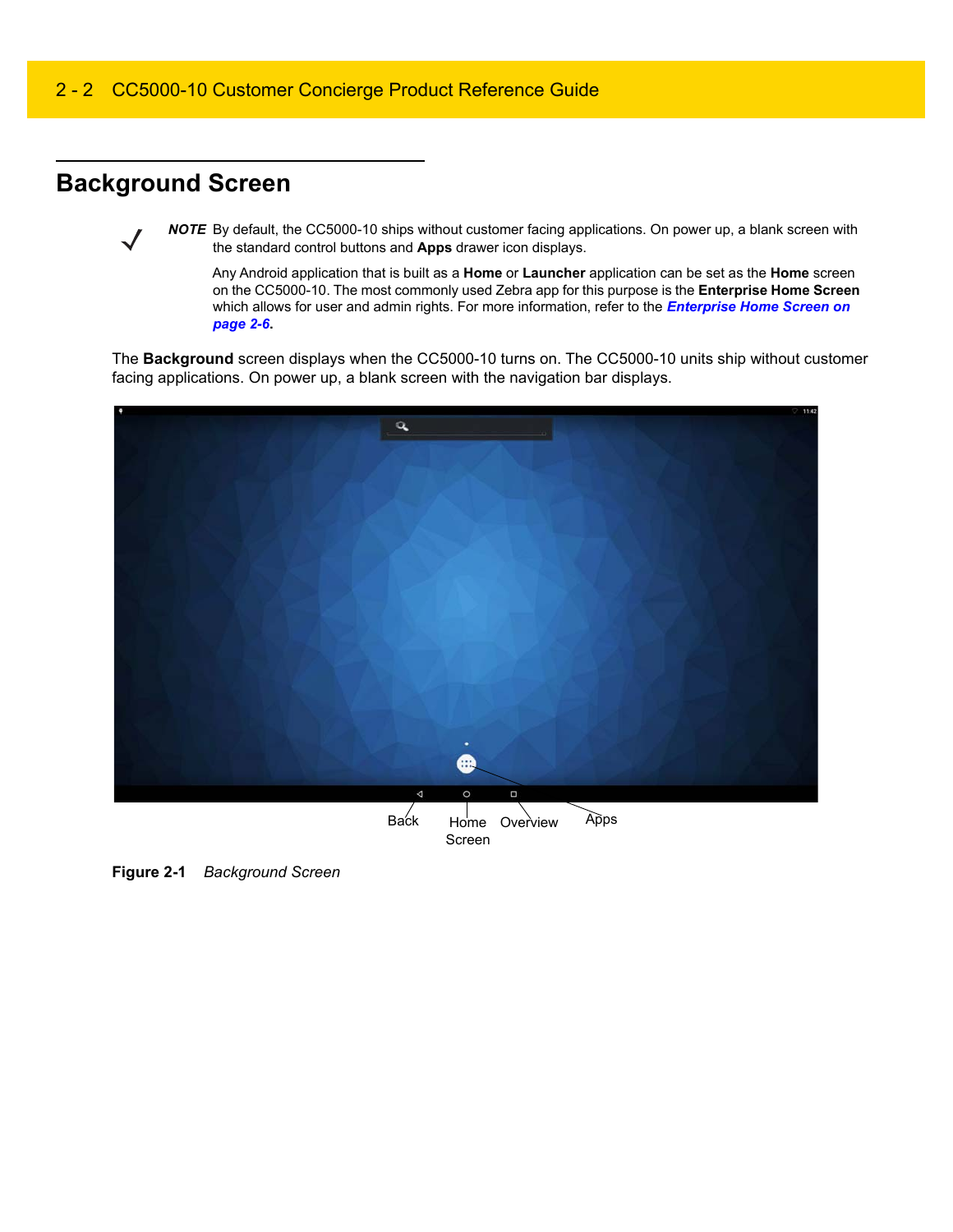## <span id="page-18-0"></span>**Settings Screen**

*NOTE* The settings screen in *[Figure 2-2](#page-18-1)* is the default displayed on any Android 5.1.1 settings screen. For more information on changing settings, refer to Android online documentation for each setting.

To configure settings and connections (such as Ethernet, Wi-Fi, application settings, etc.):

- **1.** Select the **Apps** icon (see *[Figure 2-1](#page-17-1)*) to open the Apps menu.
- **2.** Select the **Settings** icon  $\bullet$  to display the Settings menu.

|               | Wireless & networks |         |                      |
|---------------|---------------------|---------|----------------------|
|               | Wi-Fi               | *       | Bluetooth            |
| A             | Ethernet            | $\circ$ | Data usage           |
|               | More                |         |                      |
| <b>Device</b> |                     |         |                      |
| Đ             | Display             | ۸       | Sound & notification |
| ⊨             | Storage             | 족       | Apps                 |
| Personal      |                     |         |                      |
| ۰             | Location            | θ       | Security             |
| Ξ             | Accounts            | ⊕       | Language & input     |
| $\bullet$     | Backup & reset      |         |                      |
| System        |                     |         |                      |
| $\circ$       | Date & time         | Ť       | Accessibility        |
| ē             | Printing            | $\{\}$  | Developer options    |
| $\odot$       | About tablet        |         |                      |

<span id="page-18-1"></span>**Figure 2-2** *Settings Screen*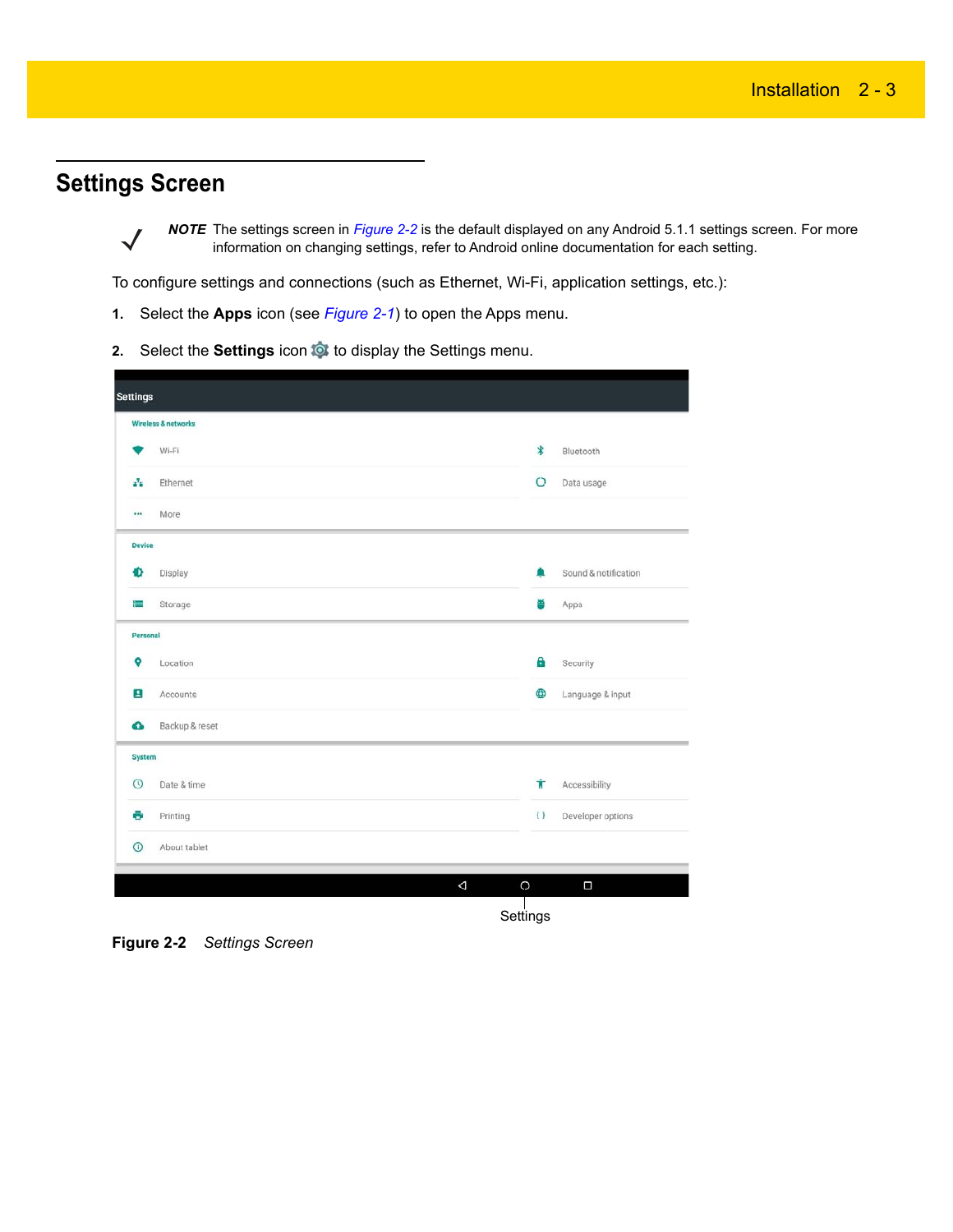#### 2 - 4 CC5000-10 Customer Concierge Product Reference Guide

### <span id="page-19-0"></span>**Connecting to a WLAN Network**

To set up a WLAN network:

- **1.** Touch the **Settings** icon
- **2.** Touch **Wi-Fi** icon
- **3.** If Wi-Fi is off, slide the Wi-Fi switch to the **On** position.
- **4.** Touch **Wi-Fi**. The CC5000-10 searches for WLANs in the area and lists them.
- **5.** Scroll through the list and select the desired WLAN network.
- **6.** For open networks, touch **Connect** or for secure networks enter the required password or other credentials then touch **Connect.**
- **7.** In the Wi-Fi setting field, **Connected** appears indicating that the CC5000-10 is connected to the WLAN.

## <span id="page-19-1"></span>**Connecting to a LAN Network**

To set up a LAN network:



*NOTE* When the Ethernet is in use, the Wi-Fi connection is not used. If the Ethernet is removed, the last known Wi-Fi connection receiving a signal is re-established.

- **1.** Ensure an Ethernet cable is connected to the Ethernet port accessible in the rear of the unit.
- **2.** Touch the **Settings** icon
- **3.** Touch the **Ethernet** icon
- **4.** If Ethernet is off, slide the Ethernet switch to the **On** position.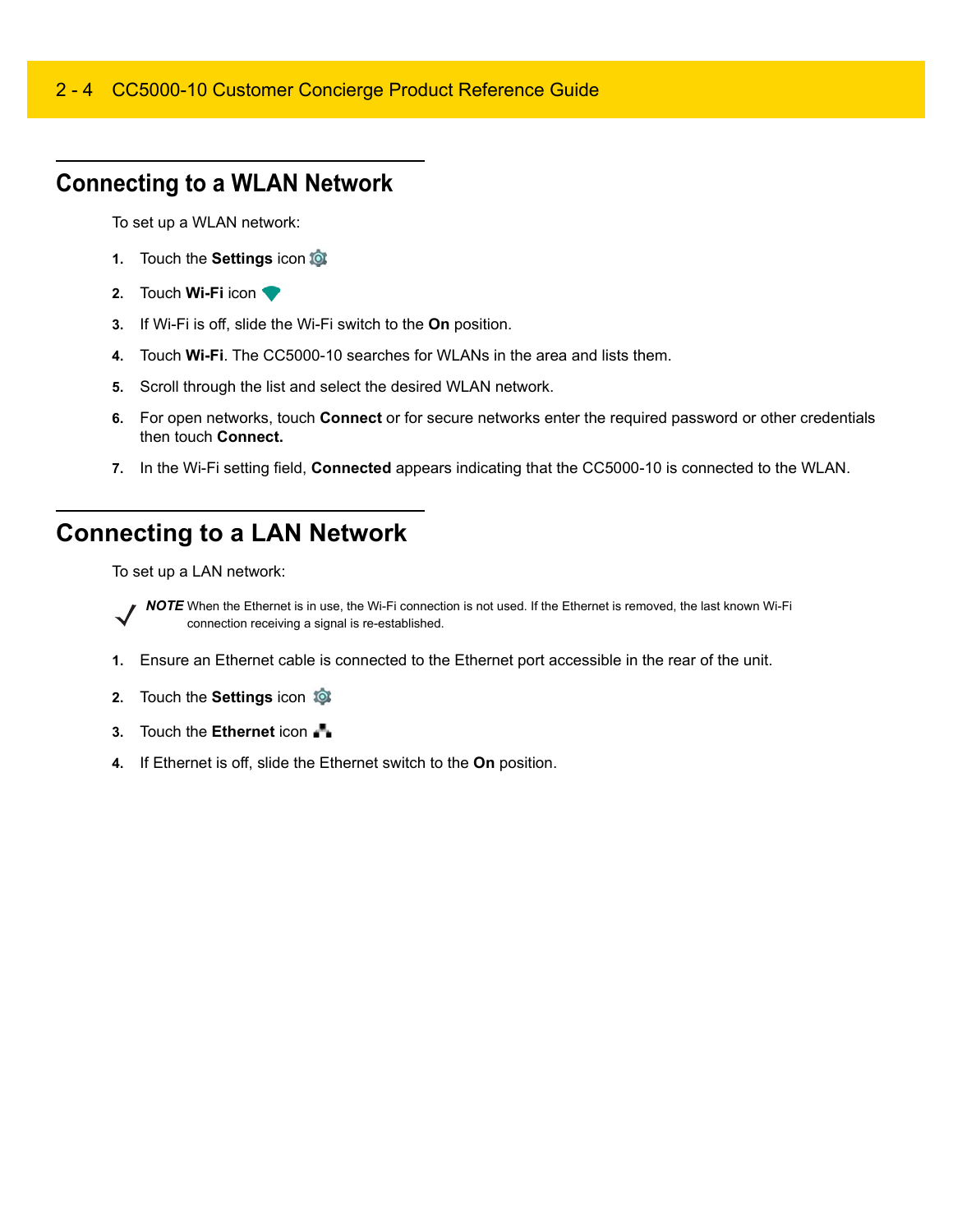#### <span id="page-20-0"></span>**Zebra Value Add Components**

The CC5000-10 with Lollipop OS contains a different Software Development Kit than in previous versions. The CC5000-10 now uses the common Android Mobility Zebra SDKs and Frameworks to support applications. Many applications already written for other Zebra Android devices can be run without changes or with minor changes (i.e. all CC5000 applications must run in Landscape mode).

*NOTE* [To fully utilize all of the relevant CC5000-10 value add Zebra Android components, it is](http://techdocs.zebra.com/enterprise-keyboard/1-3/guide/setup/)  [recommended that you become familiar with these value add software modules.](http://techdocs.zebra.com/enterprise-keyboard/1-3/guide/setup/)

#### <span id="page-20-1"></span>**StageNow**

StageNow sets up and deploys Zebra Android devices quickly and reliably. Read the following online documentation to learn how to deploy your device using StageNow:

- **1. Read First**:<http://techdocs.zebra.com/stagenow/2-6/about/>
- **2. Getting Started:** http://techdocs.zebra.com/stagenow/2-6/gettingstarted/
- **3. Staging with Stage Client**: <http://techdocs.zebra.com/stagenow/2-6/stageclient/>

#### <span id="page-20-2"></span>**DataWedge**

DataWedge [provides bar code scanning and processing services for Zebra devices running Android. In](http://techdocs.zebra.com/ehs/2-5/guide/settings/)[cluded](http://techdocs.zebra.com/mx/choosing-a-version/)  [with every Zebra device, DataWedge enables all apps on the device \(whether stock or added later\) to acquire](http://techdocs.zebra.com/mx/choosing-a-version/)  scanned data without using scanner APIs directly. DataWedge is easily configured to automatically provide scanning services whenever a particular app is launched; to use a particular scanner, reader or other sensor; [and to manipulate acquired data according to simple options or complex rules. R](http://techdocs.zebra.com/mx/choosing-a-version/)ead the following online documentation for detailed information regarding Datawedge:

- **1. Read First**:<http://techdocs.zebra.com/datawedge/6-2/guide/about/>
- **2. Data Wedge Setup**:<http://techdocs.zebra.com/datawedge/6-2/guide/setup/>
- **3. Data Wedge Advanced Settings**: <http://techdocs.zebra.com/datawedge/6-2/guide/advanced/>

#### <span id="page-20-3"></span>**EMDK**

The EMDK for Android provides developers with a comprehensive set of tools to easily create powerful line of business applications for enterprise mobile computing devices and is designed for use with Google's Android SDK and Android Studio. The EMDK for Android includes class libraries, sample applications with source code, as well as all of the associated documentation to help your applications take full advantage of what our devices have to offer. Read the following online documentation for detailed information on utilizing the EMDK:

- **1. Read First**: [h](http://techdocs.zebra.com/emdk-for-android/5-0/guide/about/)ttp://techdocs.zebra.com/emdk-for-android/5-0/guide/about/
- **2. Application Samples**: <http://techdocs.zebra.com/emdk-for-android/5-0/samples/>
- **3. EMDK Programmer's Guide**: http://techdocs.zebra.com/emdk-for-android/5-0/tutorial/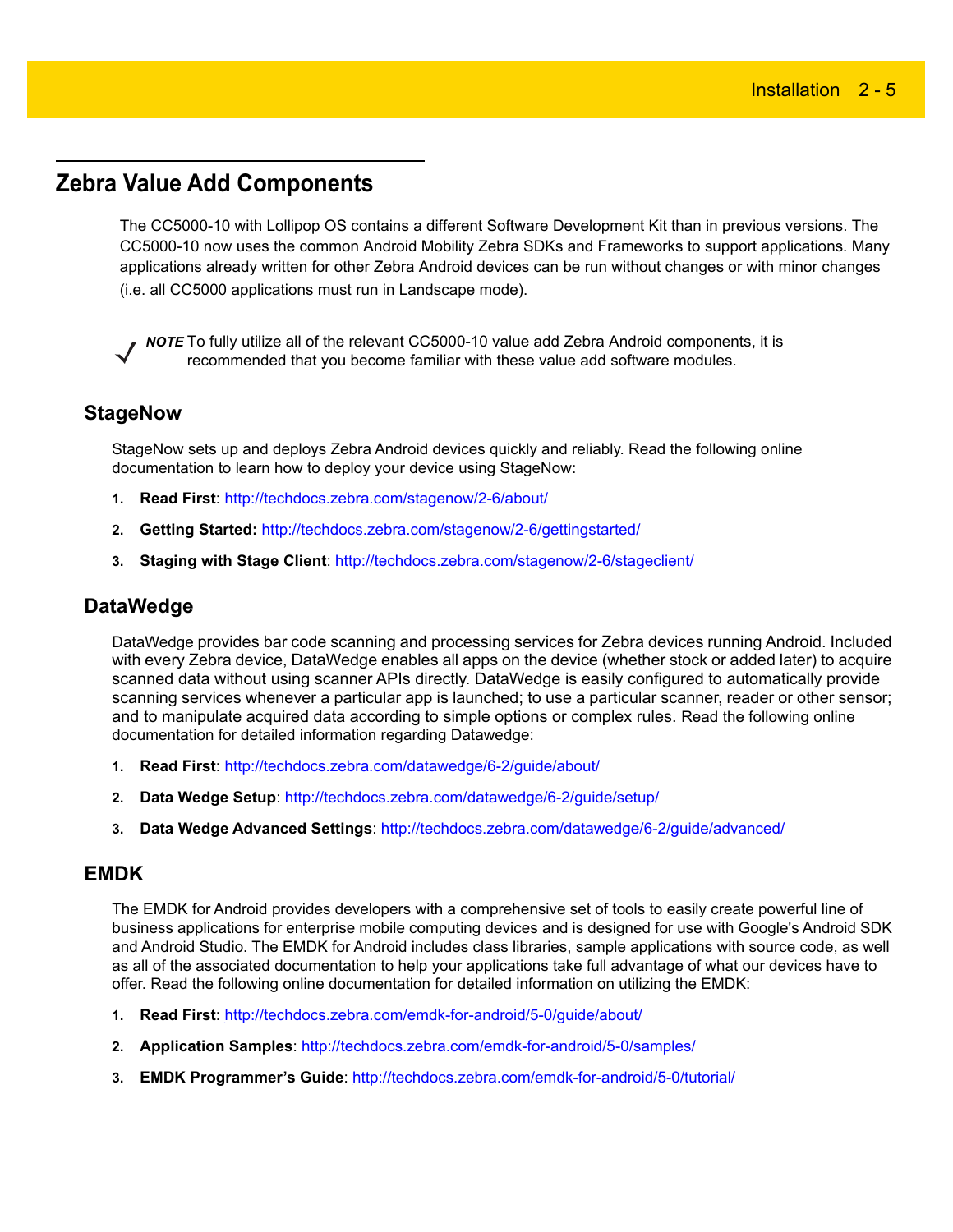#### <span id="page-21-0"></span>**MXMS**

The MX Management System (MXMS) is an XML-based communication framework that provides a common interface for managing the capabilities and behaviors of Zebra Android devices. The XML documents used by the framework conform to the **Open Mobile Alliance specification for Client Provisioning** (OMA-CP) and the **Microsoft MSPROV DTD** format on which it's based. The framework affords developers and administrators an extensible, efficient, reliable and scalable means to configure and administer devices in their organization. MXMS exposes capabilities provided by the underlying CSPs on a device, which provide uniform access to privileged and unprivileged APIs. Each CSP exposes its capabilities using DSD files included with the MDM Toolkit. A DSD tool, loaded with the DSD files for a particular device or set of devices, can generate XML code that when sent to the MXMS running on the device, can change the devices' configuration and/or behavior. Read the following online documentation for detailed information on MXMS:

- **1. Read First**:<http://techdocs.zebra.com/mx/overview/>
- **2. Choosing a Version**: Select the appropriate version Following the instructions at: <http://techdocs.zebra.com/mx/choosing-a-version/>
- **3. Compatibility**: This section provides a way to select which CSP's the device supports. Use the section above to select the appropriate versions of OSX and MX. The version of Android is 5.1 Lollipop.



*NOTE* The CC5000-10 does not support the Touch Manager CSP, Encryption Manager CSP, or Battery Manager CSP

#### <span id="page-21-1"></span>**Enterprise Home Screen**

Enterprise Home Screen is a free Android app from Zebra Technologies that provides a simple way for administrators to control access to apps and settings on a Zebra device without the need to write custom code. Using a simple touch interface, Enterprise Home Screen (EHS) easily limits usage to one or more specified applications, prevents changes to device settings and locks down the file system. It can be configured in seconds, and settings can be deployed via MDM. EHS settings are stored in a simple XML file that's easy to read and edit by hand, if necessary.

EHS works by inserting itself in place of the stock Android app launcher and home screen. When first run, it presents a screen that offers a choice of which home app to open and whether to make the selection permanent. EHS also can be installed as the default launcher, bypassing the selector dialog. Read the following online documentation for detailed information on EHS:

- **1. EHS Setup**: <http://techdocs.zebra.com/ehs/2-5/guide/setup/>
- **2. Advanced Settings**: These settings may need to be used to configure the CC5000-10 to automatically run an application at boot, and run in Kiosk mode. [http://techdocs.zebra.com/ehs/2-5/guide/settings/](http://techdocs.zebra.com/ehs/2-5/guide/settings/ )

#### <span id="page-21-2"></span>**Enterprise Keyboard**

**Enterprise Keyboard**: Enterprise Keyboard (EK) is a soft input device that is designed to provide productive means for inputting data into Zebra devices. Building on the stock Android keyboard, Enterprise Keyboard adds programmable keys, switches quickly between languages and key layouts, and has the ability to scan data directly into an application. Read the following online documentation for detailed information on EK:

- **1. Read First**:<http://techdocs.zebra.com/enterprise-keyboard/1-3/guide/about/>
- **2. EK Setup**: <http://techdocs.zebra.com/enterprise-keyboard/1-3/guide/setup/>
- **3. EK Customization**:<http://techdocs.zebra.com/enterprise-keyboard/1-3/guide/settings/>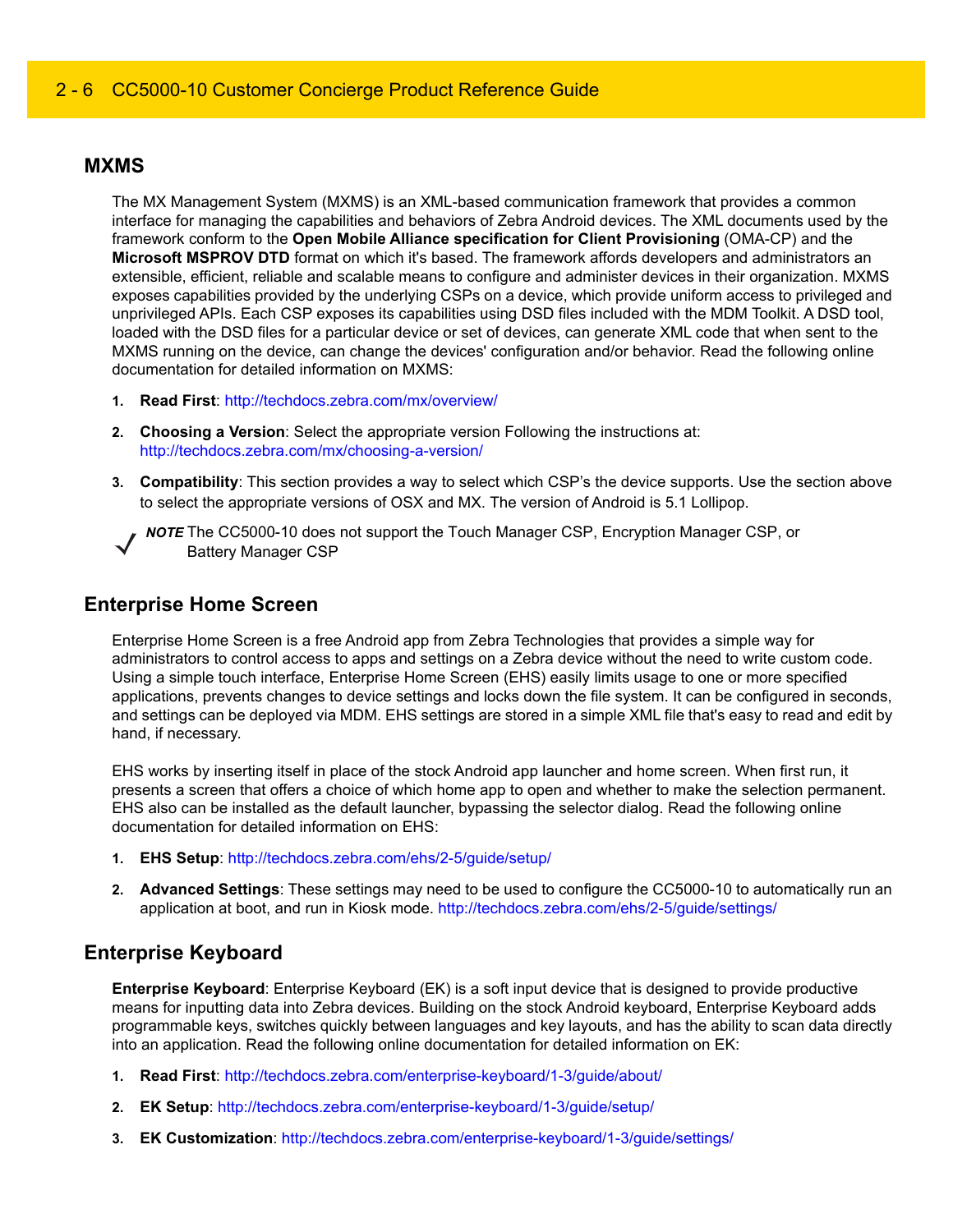# <span id="page-22-3"></span><span id="page-22-0"></span>**APPENDIX A STANDARD DEFAULT PARAMETERS**

#### <span id="page-22-1"></span>**Overview**

This appendix provides cleaning, maintenance, and troubleshooting for the CC5000-10.

## <span id="page-22-2"></span>**Cleaning and Maintenance**

- **•** Always turn off the product before cleaning.
- **•** The touchscreen surface may be cleaned using a soft clean cloth moistened with mild window glass commercial cleaners.
- **•** Use a soft cloth moistened with mild detergent to clean the display housing.
- **•** Do not touch the display screen surface with sharp or hard objects.
- **•** Do not use abrasive cleaners, waxes or solvents for cleaning.
- **•** Do not operate the product under the following conditions:
- **•** Extremely hot, cold, or humid environments.
- **•** Near any appliance generating a strong magnetic field.
- **•** In direct sunlight.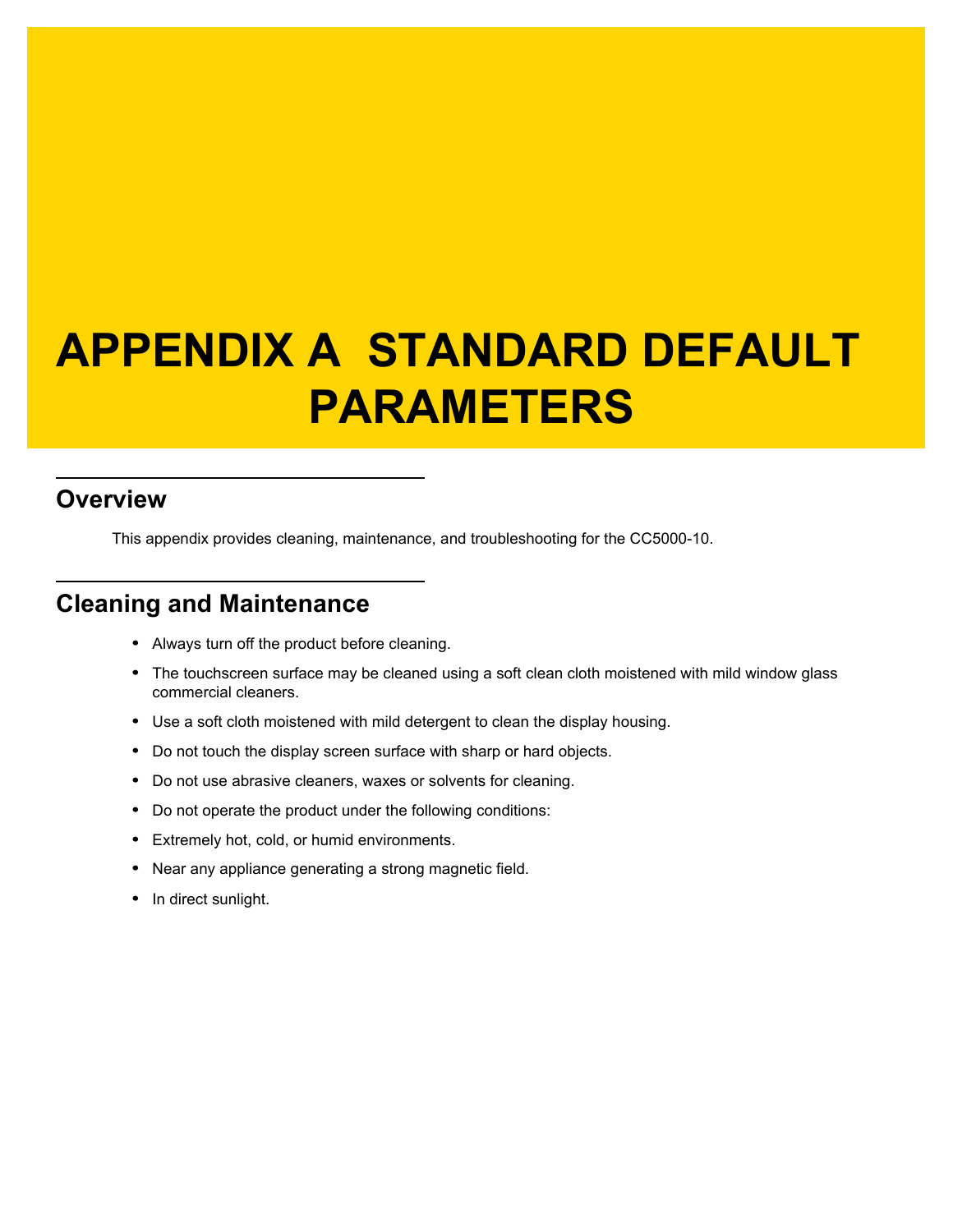## <span id="page-23-0"></span>**Troubleshooting**

**Table A-1** *Possible Problems and Solutions*

<span id="page-23-2"></span><span id="page-23-1"></span>

| <b>Problem</b>                                                                                                               | <b>Solution</b>                                                                                                                                                                                                                                                |
|------------------------------------------------------------------------------------------------------------------------------|----------------------------------------------------------------------------------------------------------------------------------------------------------------------------------------------------------------------------------------------------------------|
| No picture on the display.                                                                                                   | Check if the CC5000-10 is plugged into a power outlet. If not,<br>plug in the unit.                                                                                                                                                                            |
| No picture on the display (CC5000-10 is plugged).                                                                            | Contact support. The unit may need to be replaced.                                                                                                                                                                                                             |
| Touchscreen is non-functional.                                                                                               | Check for any obstructions near the display. If there are any<br>obstructions, remove them and reboot the CC5000-10.                                                                                                                                           |
| Touchscreen is non-functional (no obstructions near the<br>display).                                                         | Contact support. The unit may need to be replaced.                                                                                                                                                                                                             |
| Bar code scanner does not flash red when a bar code is<br>placed in front of the scanner.                                    | Improve the lighting around the CC5000-10 and try again.<br>Continue this cycle until the scan works.                                                                                                                                                          |
| Bar code scanner never flashes red when a bar code is<br>placed in front of the scanner (even in a well-lit<br>environment). | Contact support. The unit may need to be replaced.                                                                                                                                                                                                             |
| Bar code scanner flashes red, but the Scan Received<br>message is never seen on the CC5000-10.                               | The bar code scanner may need to be configured to handle<br>the type of bar code being scanned. Refer to the PL3307<br>Decoder Integration Guide (p/n 72E-149624-xx) to program<br>the bar code scanner.<br>If you continue to face problems, contact support. |
| No and/or low volume.                                                                                                        | Increase software volume to the maximum level.                                                                                                                                                                                                                 |
| Software settings are incorrect.                                                                                             | Report the problem to your device administrator responsible<br>for configuring the CC5000-10. This may be a local admin in<br>the store, or a remote employee.                                                                                                 |
| Wi-Fi or Ethernet connection is down.                                                                                        | Remove any obstructions near the CC5000-10 and test again<br>in one minute.                                                                                                                                                                                    |
| Wi-Fi or Ethernet connection is down (no obstructions<br>near the CC5000-10).                                                | Report the problem to a local administrator if available. The<br>administrator should verify that the device is configured<br>properly. If the problem persists, contact your IT<br>administrator.                                                             |
| Device is not online in MDM server.                                                                                          | Check that Wi-Fi or Ethernet is connected.                                                                                                                                                                                                                     |
| Device is not online in MDM server (Wi-Fi or Ethernet is<br>connected).                                                      | Check that the device is set to the correct date and time.                                                                                                                                                                                                     |
| Application Not Responding message displays on the<br>CC5000-10.                                                             | This is not necessarily a problem. Try clicking Wait and see if<br>the device continues on without issue.                                                                                                                                                      |
| Application Not Responding message displays on the<br>CC5000-10 (repeated messages displayed).                               | Reboot the device. If problem persists, report the issue to<br>support.                                                                                                                                                                                        |
| CC5000-10 does not boot (or continuously reboots).                                                                           | Contact support. The unit may need to be replaced.                                                                                                                                                                                                             |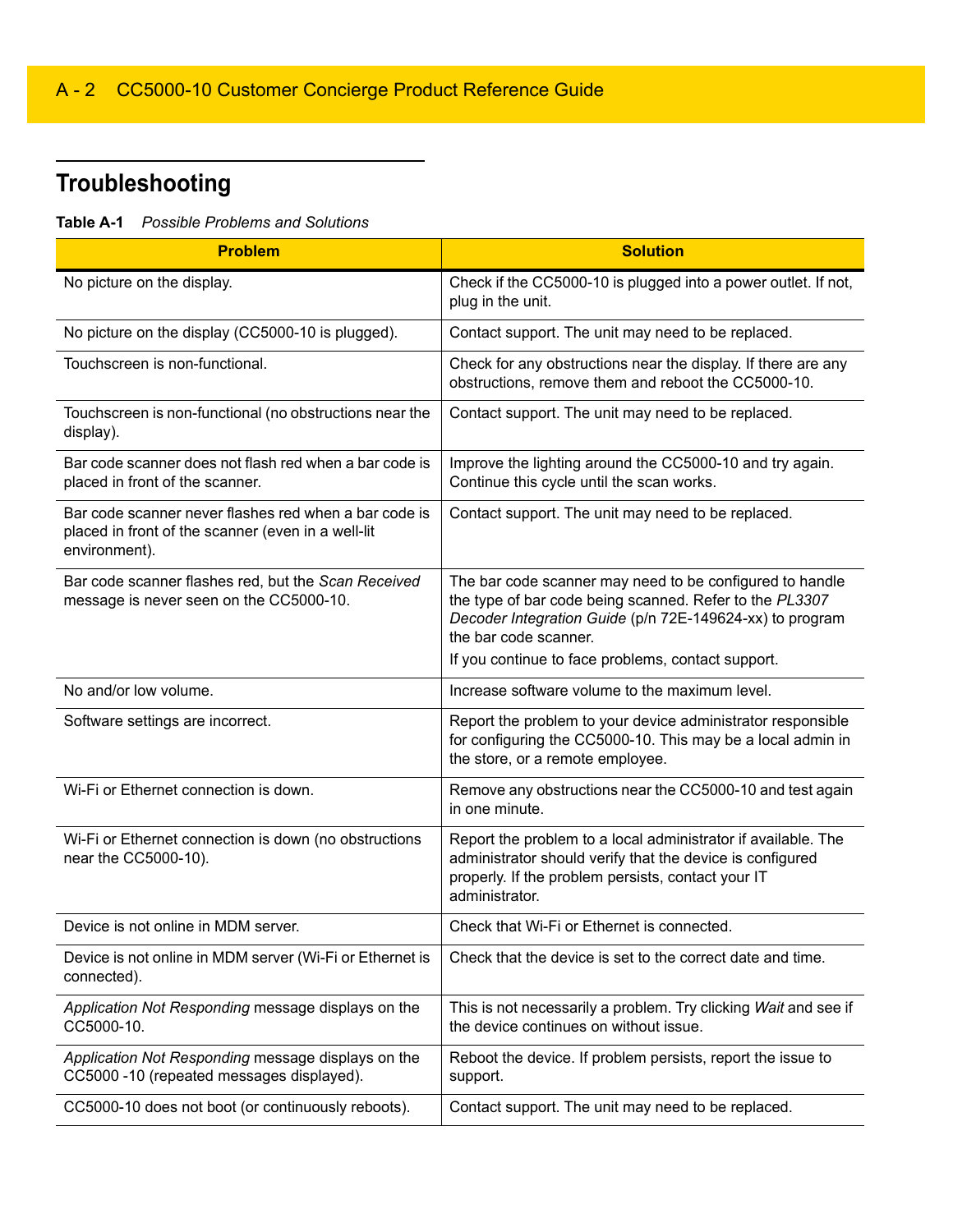| <b>Table A-1</b> Possible Problems and Solutions (Continued) |  |
|--------------------------------------------------------------|--|
|--------------------------------------------------------------|--|

| <b>Problem</b>                                  | <b>Solution</b>                                                                            |
|-------------------------------------------------|--------------------------------------------------------------------------------------------|
| CC5000-10 defaults to an unacceptable volume.   | Have a device admin set the default volume in Settings ><br>Sound > Default Volume.        |
| CC5000-10 defaults to an unacceptable language. | Have a device admin set the default language in Settings ><br>Language > Default Language. |
| Any other issues.                               | Reboot the device. If problem persists, report the issue to<br>support.                    |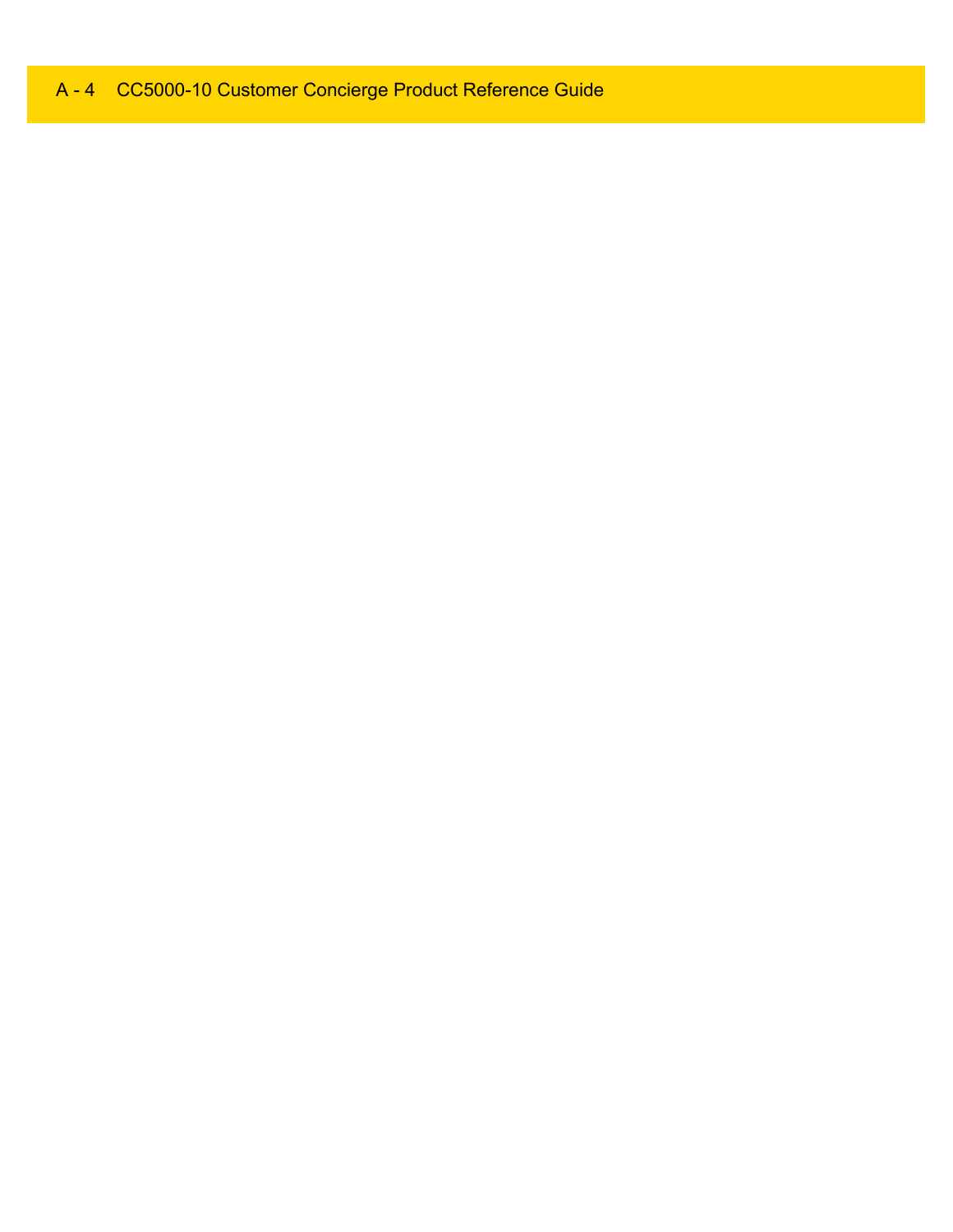## <span id="page-26-0"></span>**INDEX**

### **A**

### **B**

## **C**

| conventions |  |  |  |  |  |  |  |  |  |  |  |  |  |  |
|-------------|--|--|--|--|--|--|--|--|--|--|--|--|--|--|
|             |  |  |  |  |  |  |  |  |  |  |  |  |  |  |

## **D**

| developer |  |  |  |  |  |  |  |  |  |  |  |  |  |  |  |
|-----------|--|--|--|--|--|--|--|--|--|--|--|--|--|--|--|
|           |  |  |  |  |  |  |  |  |  |  |  |  |  |  |  |

### **E**

| ethernet |  |  |  |  |  |  |  |  |  |  |  |  |
|----------|--|--|--|--|--|--|--|--|--|--|--|--|
|          |  |  |  |  |  |  |  |  |  |  |  |  |
|          |  |  |  |  |  |  |  |  |  |  |  |  |
|          |  |  |  |  |  |  |  |  |  |  |  |  |

#### **F**

| audio mics $\ldots \ldots \ldots \ldots \ldots \ldots \ldots \ldots \ldots \ldots$ 1-3 |
|----------------------------------------------------------------------------------------|
| bar scanner window $\ldots \ldots \ldots \ldots \ldots \ldots$ 1-3                     |
|                                                                                        |
| ethernet port $\dots\dots\dots\dots\dots\dots\dots\dots\dots\dots$ 1-3                 |
|                                                                                        |

| front view $\dots \dots \dots \dots \dots \dots \dots \dots \dots \dots \dots 1-2$   |  |  |  |  |  |  |  |  |  |  |  |  |  |
|--------------------------------------------------------------------------------------|--|--|--|--|--|--|--|--|--|--|--|--|--|
|                                                                                      |  |  |  |  |  |  |  |  |  |  |  |  |  |
|                                                                                      |  |  |  |  |  |  |  |  |  |  |  |  |  |
| speakers $\ldots \ldots \ldots \ldots \ldots \ldots \ldots \ldots \ldots \ldots 1-3$ |  |  |  |  |  |  |  |  |  |  |  |  |  |
| touch screen $\ldots \ldots \ldots \ldots \ldots \ldots \ldots \ldots 1-4$           |  |  |  |  |  |  |  |  |  |  |  |  |  |
| video camera $\ldots \ldots \ldots \ldots \ldots \ldots \ldots \ldots \ldots 1-4$    |  |  |  |  |  |  |  |  |  |  |  |  |  |
| font use in guide viii                                                               |  |  |  |  |  |  |  |  |  |  |  |  |  |

#### **H**

|--|--|--|--|--|--|--|--|--|--|--|--|--|--|--|--|--|--|--|--|--|--|--|--|--|--|--|--|--|--|--|--|--|--|--|--|--|--|--|--|--|

#### **I**

```
information, service . . . . . . . . . . . . . . . . . . . . . . . . . . . ix
italics use in guide . . . . . . . . . . . . . . . . . . . . . . . . . . . .viii
```
#### **M**

| mounting holes $\ldots \ldots \ldots \ldots \ldots \ldots \ldots \ldots \ldots 1-4$ |  |  |  |  |  |  |  |  |  |  |  |  |  |  |  |
|-------------------------------------------------------------------------------------|--|--|--|--|--|--|--|--|--|--|--|--|--|--|--|

#### **N**

|--|--|--|

## **R**

| $rs-2321-3$ |
|-------------|
|-------------|

#### **S**

| scanning                                                                  |  |
|---------------------------------------------------------------------------|--|
| bar code scanner window $\ldots \ldots \ldots \ldots \ldots$ . 1-3        |  |
| bar code scanning $\dots \dots \dots \dots \dots \dots \dots \dots \dots$ |  |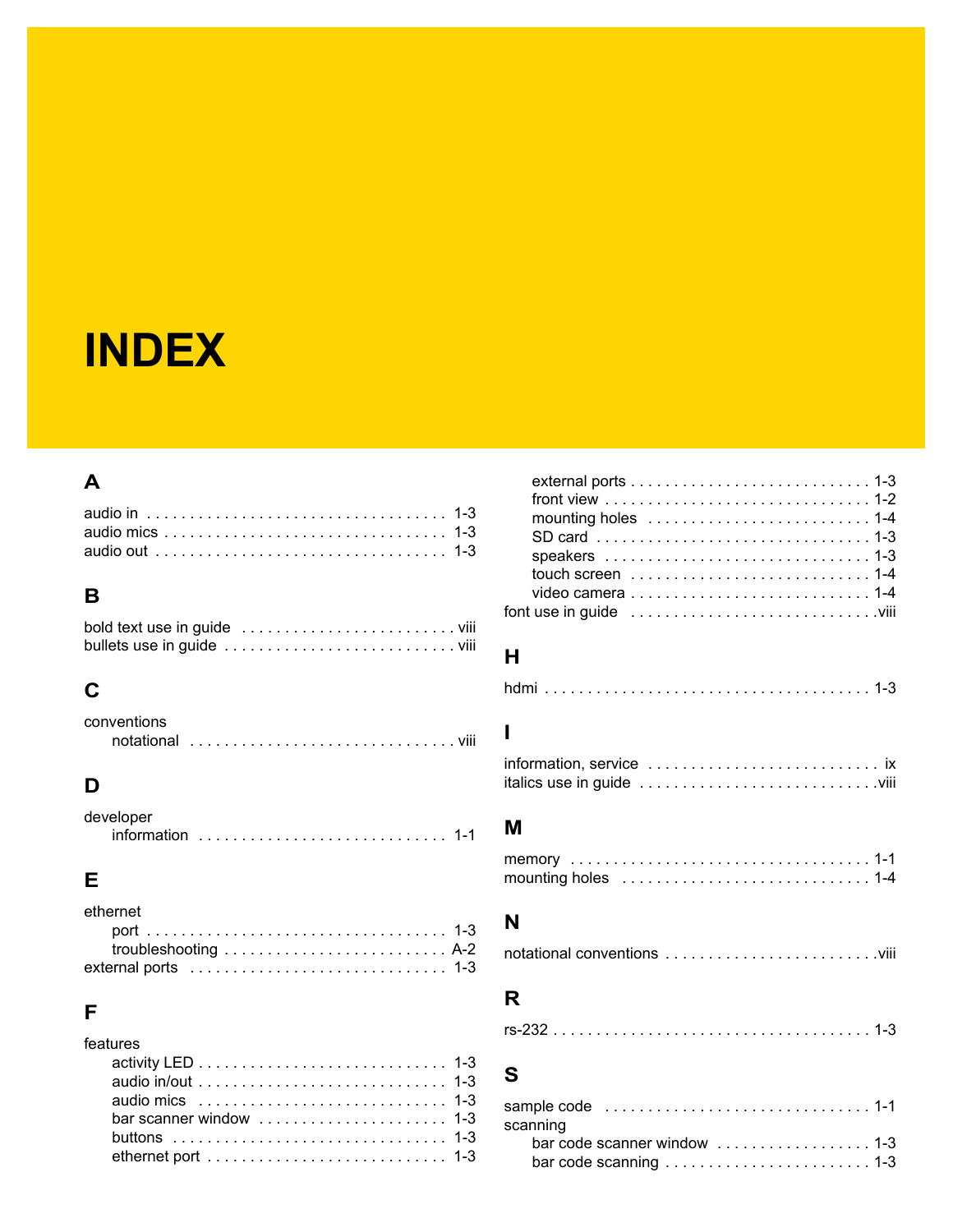## Index - 2 CC5000-10 Customer Concierge Product Reference Guide

| speakers $\ldots \ldots \ldots \ldots \ldots \ldots \ldots \ldots \ldots \ldots \ldots \ldots$ |  |
|------------------------------------------------------------------------------------------------|--|
|                                                                                                |  |

## **T**

|--|--|--|--|--|--|--|--|--|--|--|--|--|--|--|--|--|--|--|--|--|--|--|--|--|--|--|--|

### **V**

#### **W**

| wi-fi |  |  |  |  |  |  |  |  |  |  |  |  |  |
|-------|--|--|--|--|--|--|--|--|--|--|--|--|--|
|       |  |  |  |  |  |  |  |  |  |  |  |  |  |